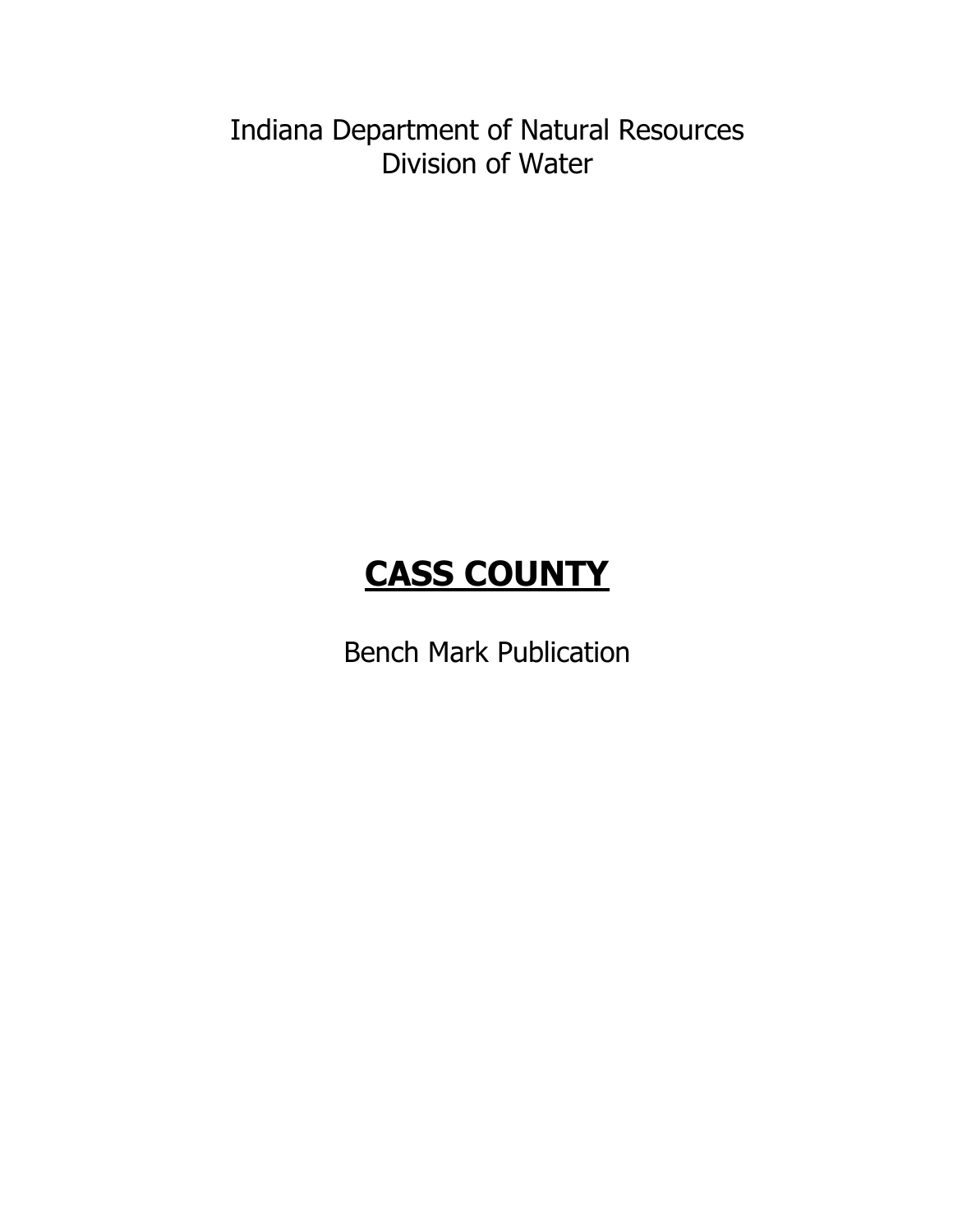# **Cass County**

#### USC&GS BM Q 128, 1946

In Cass County, Lucerne Quad., in the NE ¼ of Section 26, T. 27 N., R. 1 W., 2nd P.M.; about 6 miles west of Logansport; at the intersection of 600 West Road, U.S. 24 and a railroad; set in the northwest concrete bridge seat of the 600 West Road wooden bridge over the railroad tracks, about 100 feet south of the centerline of U.S. 24, 10 feet west of the centerline of 600 West Road, 2.0 feet east of the west face of the northwest concrete bridge seat, 1.2 feet north of the south face of the concrete bridge seat, about 3.5 feet below the road; a U.S. Coast and Geodetic Survey bench mark tablet, stamped "Q 128 1946".

690.363 feet NAVD 1988 690.730 feet NGVD 1929

# USC&GS BM R 128, 1946

In Cass County, Lucerne Quad., in the SE 1/4 of Section 14, T. 27 N., R. 1 W., 2<sup>nd</sup> P.M.; about 6 miles west of Logansport; Beginning at the intersection of 600 west road and U.S. 24 proceed north along 600 west road about 1 mile to the intersection of 600 west road and 100 north road, thence about  $300<sub>±</sub>$  feet west along 100 north road to the station on the north side of 100 North Road; set in top of a concrete post, 19.5 feet north of the centerline of 100 North Road, 42.0 feet southwest of the southwest corner of an old abandoned building, 63.5 feet southwest of the northwest corner the same building, 36 feet north of power pole # 03I006, about 0.1 foot above the ground;. a U.S. Coast and Geodetic Survey benchmark tablet, stamped "R 128 1946".

690.845 feet NAVD 1988 691.213 feet NGVD 1929

# DNR TBM CICOTT 1, 2000

In Cass County, Burnettsville Quad., in the SE 1/4 of Section 21, T. 27 N., R. 1 W., 2<sup>nd</sup> P.M.; at Lake Cicott; in the NE ¼ of the intersection of 825 West Road and Church Street; set in the west side of a power pole, 32.0 feet north of the centerline of Church street, 15.0 feet east of the centerline of 825 West Road, 10 feet southwest of the west most post for the "LAKE CICOTT U.M. CHRCH" sign, about 1.5 feet above the ground; a railroad spike driven through an aluminum tag, stamped "IDNR TBM CICOTT 1 2000".

705.436 feet NAVD 1988 705.803 feet NGVD 1929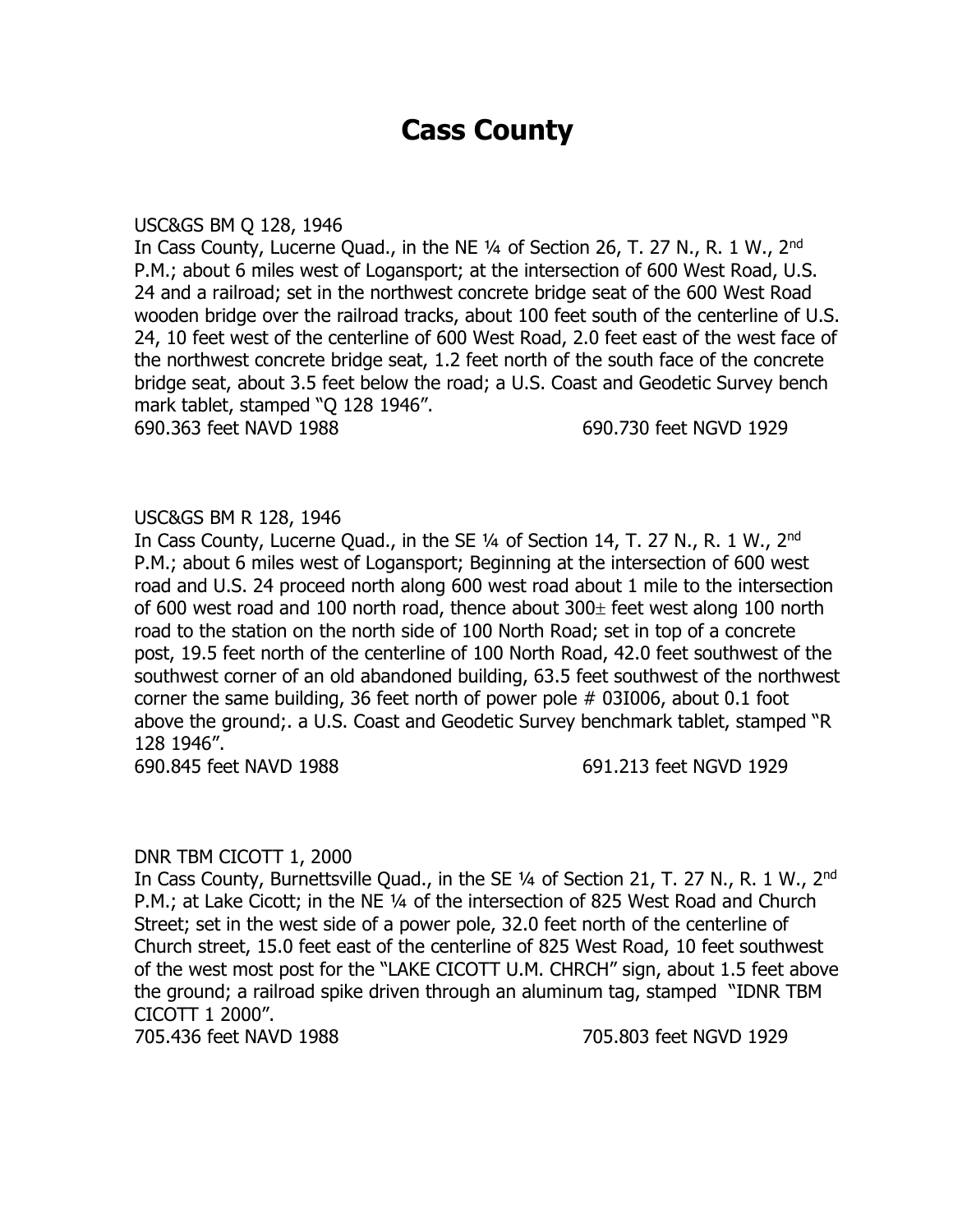#### DNR TBM CICOTT 2, 2000

In Cass County, Burnettsville Quad., in the SE 1/4 of Section 21, T. 27 N., R. 1 W., 2<sup>nd</sup> P.M.; at Lake Cicott; about 0.25 miles north and west along 825 West Road from its intersection with U.S. 24; set in the south side of power pole # 478, on the north side of Lake Cicott, 14.5 feet north of the centerline of 825 West Road, 37.0 feet east southeast of the "WATCH FOR SCHOOL BUS" sign post, 62.0 feet east-northeast of the centerline of the wood stairs leading to the lake on the south side of 825 West Road, 1.1 feet above the ground; a railroad spike driven through an aluminum tag, stamped "IDNR TBM CICOTT 2000".

711.149 feet NAVD 1988 711.516 feet NGVD 1929

# DNR TBM CICOTT 3, 2000

In Cass County, Burnettsville Quad, in the NE ¼ of Section 28, T. 27 N., R. 1 W., 2nd P.M.; at Lake Cicott; about 0.3 mile west along U.S. 24 from its intersection with 825 West Road; set in the north side of power pole  $#$  01J094, 200 $\pm$  feet west of a "LAKE CICOTT" sign, 50 feet north of the north rail of railroad tracks, 13.5 feet south of the south edge of U.S. 24, 1.7 feet above the ground; a railroad spike driven through an aluminum tag, stamped "IDNR TBM CICOTT 3 2000".

715.394 feet NAVD 1988 715.761 feet NGVD 1929

# DNR TBM CICOTT 4, 2000

In Cass County, Burnettsville Quad, in the SW 1/4 of Section 21, T. 27 N., R. 1 W., 2<sup>nd</sup> P.M.; at Lake Cicott; about 0.45 miles west along U.S. 24 from its intersection with 825 West Road to a drive leading to an Convenience store on the north side of U.S. 24, on the south side of Lake Cicott near the east side of a mobile home park; set in the northeast side of a power pole, about  $350<sub>±</sub>$  feet north of U.S. 24, 9.8 feet northwest of northeast corner of a concrete sewage catch basin, a breaker box is next to the power pole on the southwest side; a railroad spike driven through an aluminum tag, stamped "IDNR TBM CICOTT 4 2000". 708.364 feet NAVD 1988 708.732 feet NGVD 1929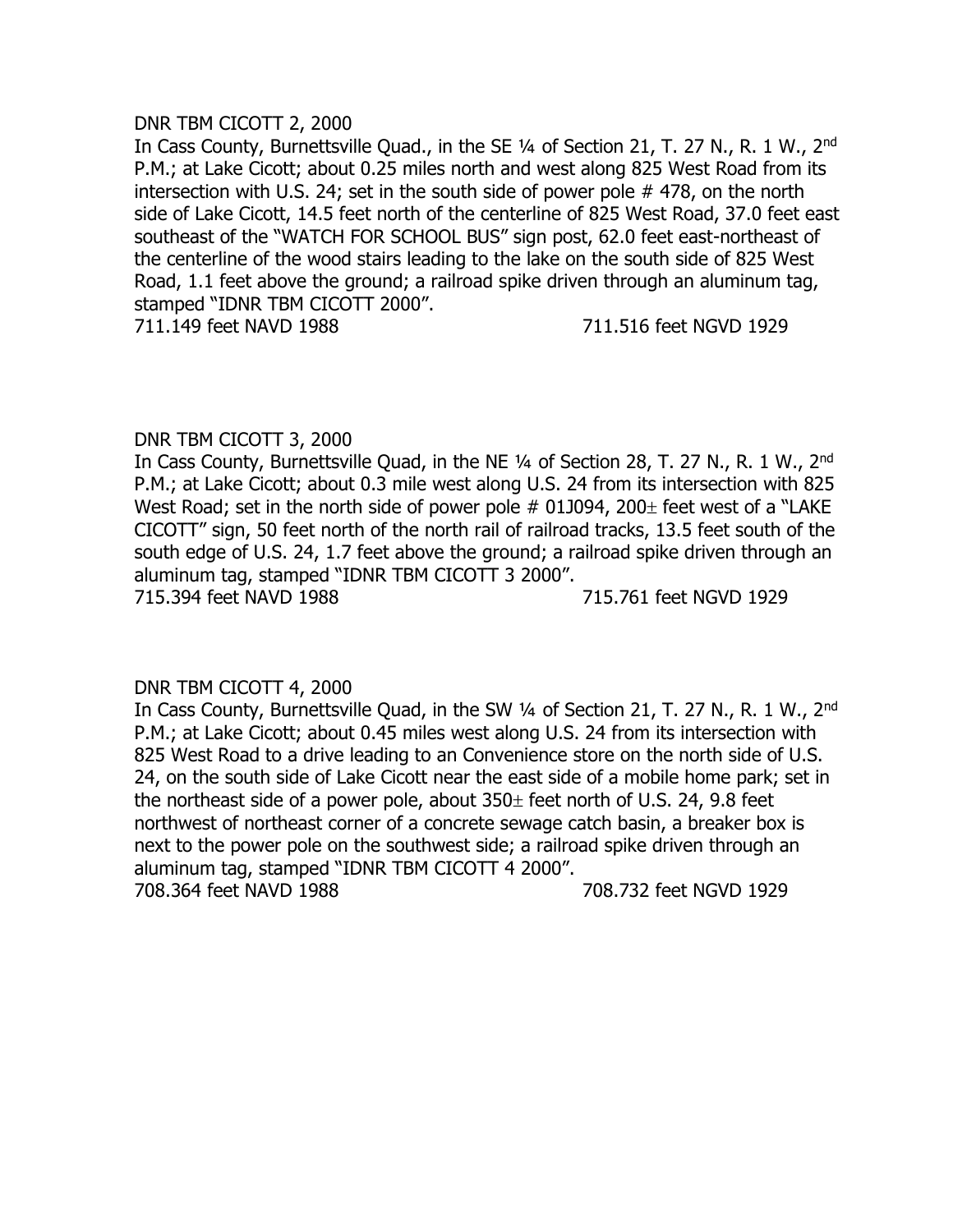#### DNR TBM CICOTT 5, 2000

In Cass County, Burnettsville Ouad, in the NE 1/4 of Section 27, T. 27 N., R. 1 W., 2<sup>nd</sup> P.M.; about 1 mile east of Lake Cicott; about 1.0 mile east along U.S. 24 from its intersection with 825 West Road to "WORMAN' LAKE CAMPGROUND"; set in the south side of power pole # 02J050, 51 feet north of the north rail of the railroad tracks, 6.5 feet south of the south edge of U.S. 24, 6 feet south of an aluminum guardrail, 1.3 feet above the ground; a railroad spike driven through an aluminum tag, stamped "IDNR TBM CICOTT 5 2000".

665.139 feet NAVD 1988 665.506 feet NGVD 1929

# IDOH BM CASS L 608

In Cass County, Onward Quad., in Grant 32, T. 26 N., R. 3 E., 2<sup>nd</sup> P. M.; at Lewisburg; set on top of the northeast concrete abutment of the 150 South Road bridge over Pipe Creek, at the confluence of the Wabash River, 16 feet northeast of the centerline of 150 South Road, 9.9 feet northwest of the southwest end of the concrete abutment, 0.55 foot southeast of the northwest face of the abutment, 0.55 foot southwest of the northeast face of the abutment, 0.55 foot northeast of the southwest face of the abutment, about level with the bridge deck; a Indiana Department of Highways bench mark tablet, stamped "CASS L 608".

3 rd Order

628.208 feet NGVD 1929

# DNR TBM WABR 22, 2004

In Cass County, Onward Quad., in Grant 7, T. 26 N., R. 3 E., 2<sup>nd</sup> P. M.; about 0.3 mile northwest of Lewisburg; at the northeast bound U. S. 24 bridge over the Wabash River; set on the southwest side of the Wabash River, on the southeast concrete abutment of the bridge, 25 feet southeast of the centerline of the northeast bound lanes of the bridge, 15 feet southwest of the northeast face of the abutment, 1.0 foot northeast of the southwest face of the abutment, 0.55 foot northwest of the southeast face of the abutment, 0.55 foot southeast of the northwest face of the abutment, about level with the bridge deck; a cut triangle.

3 rd Order

635.375 feet NGVD 1929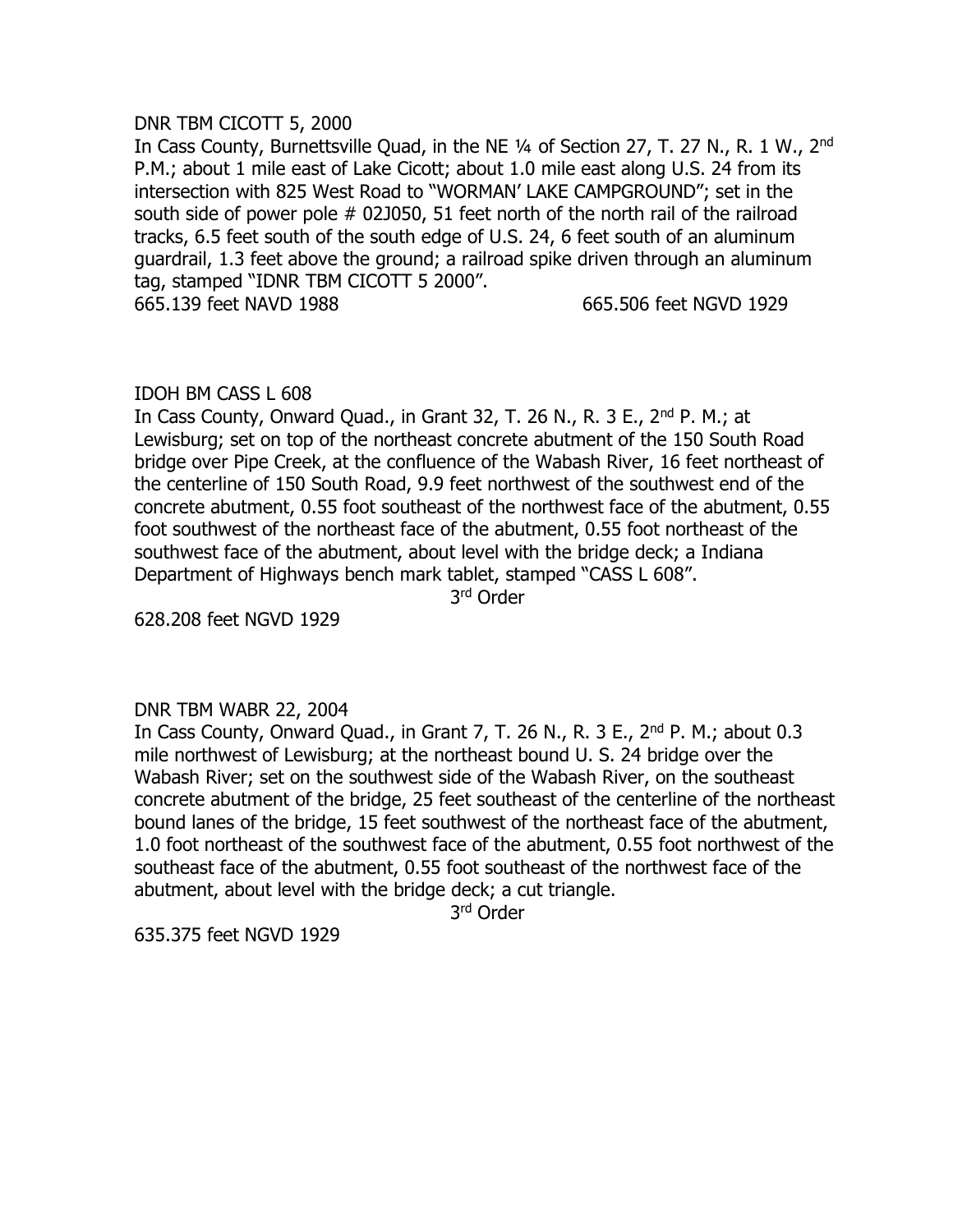### IDOT BM CASS L 805

In Cass County, Onward Quad., in Grant 7, T. 26 N., R. 3 E., 2nd P. M.; about 0.3 mile northwest of Lewisburg; at the southwest bound U. S. 24 bridge over the Wabash River; set on the southwest side of the Wabash River, on the northwest concrete abutment of the bridge, 24.7 feet northwest of the centerline of the southwest bound lanes of the bridge, 12.8 feet southwest of the northeast face of the abutment, 3.2 feet northeast of the southwest face of the abutment, 0.8 foot northwest of the northwest face of the concrete guardrail, 0.55 foot southeast of the northwest face of the abutment, about level with the bridge deck. a Indiana Department of Highways BM tablet, stamped "CASS L 805".

3 rd Order

634.520 feet NGVD 1929

#### IDOT BM CASS L 806

In Cass County, Onward Quad., in Grant 7, T. 26 N., R. 3 E., 2nd P. M.; about 0.3 mile northwest of Lewisburg; at the northeast bound U. S. 24 bridge over the Wabash River; set on the northeast side of the Wabash River, on the southeast concrete abutment of the bridge, 25 feet southeast of the centerline of the northeast bound lanes of the bridge, 13.8 feet northeast of the southwest face of the abutment, 2.1 feet southwest of the northeast face of the abutment, 0.6 foot northwest of the southeast face of the concrete abutment, 0.8 foot southeast of the southeast face of the concrete guardrail, about level with the bridge deck; a Indiana Department of Transportation bench mark tablet, stamped "CASS L 806".

3 rd Order

651.718 feet NGVD 1929

# SHCOI BM L 568 CASS

In Cass County, Logansport Quad., in the SE 1/4 of Section 26, T. 27 N., R. 2 E., 2<sup>nd</sup> P. M.; about 2.5 mile east of Logansport; at the 600 East Road bridge over the Wabash River; set in top of the southwest concrete abutment of the bridge. 20.3 feet west of the centerline of 600 East Road, 7.75 feet north of the south end of the abutment, 5.75 feet south of the north end of the abutment, 2.8 feet west of the east face of the concrete wheel guard of the bridge, 0.6 foot east of the west face of the abutment, about 0.8 foot above the level of the concrete bridge deck; a State Highway Commission of Indiana BM tablet, stamped "L 568 CASS".

3rd Order

629.371 feet NGVD 1929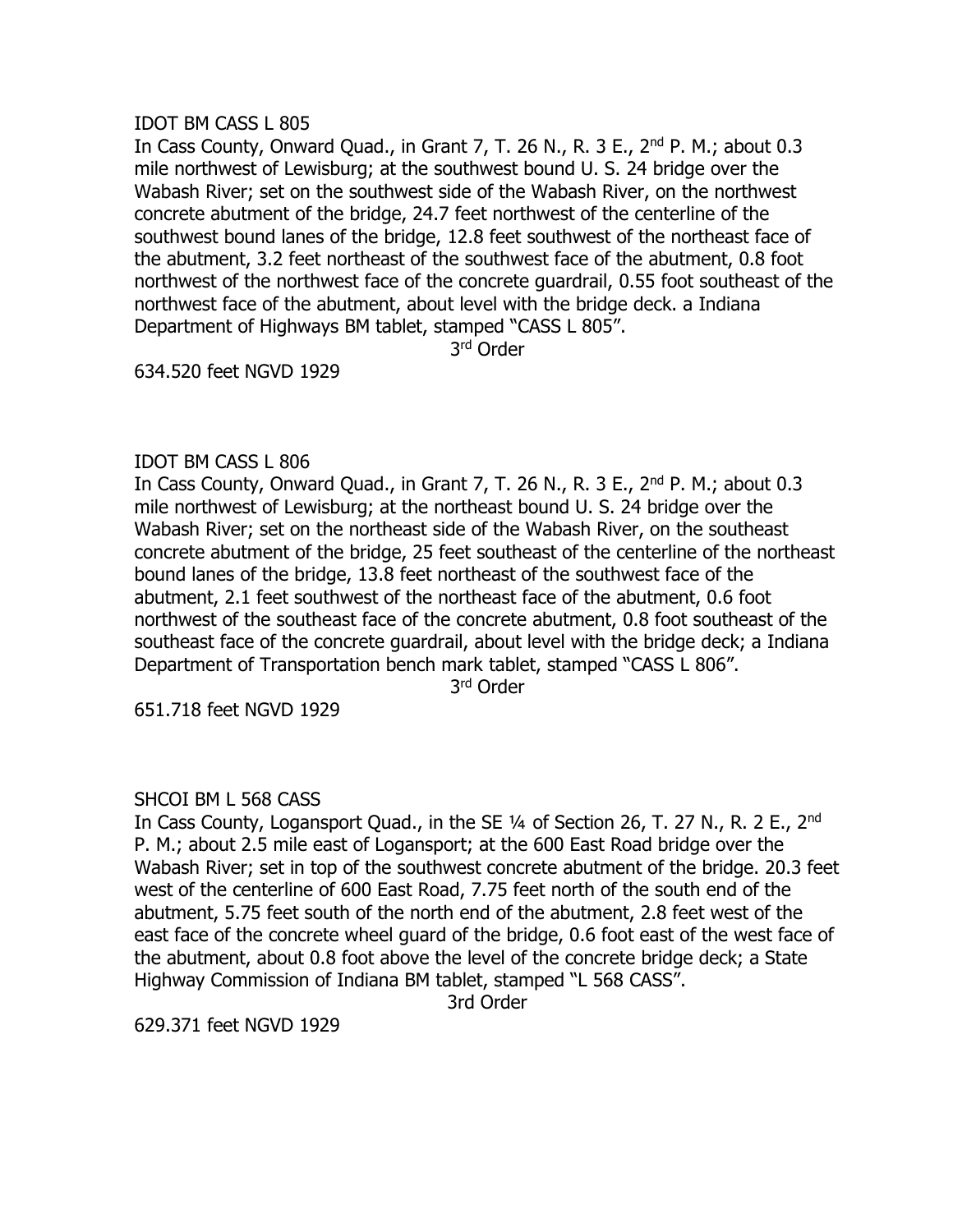#### DNR TBM WABR 23, 2004

In Cass County, Anoka Quad., in Grant 31, T. 27 N., R. 2 E., 2nd P. M.; at Logansport; at the southeast corner of the  $18<sup>th</sup>$  Street bridge over the Wabash River; set on the concrete notch of the bridge deck, 24 feet east of the centerline of 18<sup>th</sup> Street, 6.8 feet east of the east face of the concrete guardrail, 0.6 foot west of the west face of the concrete bridge deck, 0.6 foot south of the north face of a notch in the concrete bridge deck, 3.6 feet north of the north face of an expansion joint, about level with  $18<sup>th</sup>$  street; a cut triangle.

3 rd Order

606.73 feet NGVD 1929 606.34 feet NAVD 1988

#### DNR TBM WABR 24, 2004

In Cass County, Anoka Quad., in Grant 35, T. 27 N., R. 1 E., 2nd P. M.; at Logansport; on the south side of Biddle Island, at the Burlington Avenue ( $3<sup>rd</sup>$  Street) bridge over the Wabash River; set on the top of the southeast corner of the concrete pad for an electric junction box, 35.7 feet northwest of the north end of the west concrete guardrail for the bridge, 13.0 feet east of the southwest corner of the concrete pad, 10.9 feet south of the northeast corner of the pad, 2.0 feet southeast of the southeast corner of the metal electric junction box, 1.5 feet north of the center of a metal manhole cover, about 3 feet above the level of the road; a cut line forming a triangle.

3 rd Order

598.05 feet NGVD 1929 597.65 feet NAVD 1988

# DNR TBM WABR 25, 2004

In Cass County, Anoka Quad., in Grant 35, T. 27 N., R. 1 E., 2nd P. M.; at Logansport; on the south side of Biddle Island, at the Railroad bridge over the Wabash River; set on the north most concrete wingwall of the railroad bridge, 7.8 feet northwest of the northwest most rail of the railroad tracks, 2.35 feet northeast of the northeast face of the steel guardrail, 0.6 foot northeast of the southwest face of the concrete wingwall, 0.85 foot southwest of the northeast face of the wingwall, 0.6 foot northwest of the edge of concrete wingwall and steel decking for the guardrail, about level with the railroad tracks; a cut triangle.

3 rd Order

606.58 feet NGVD 1929 606.19 feet NAVD 1988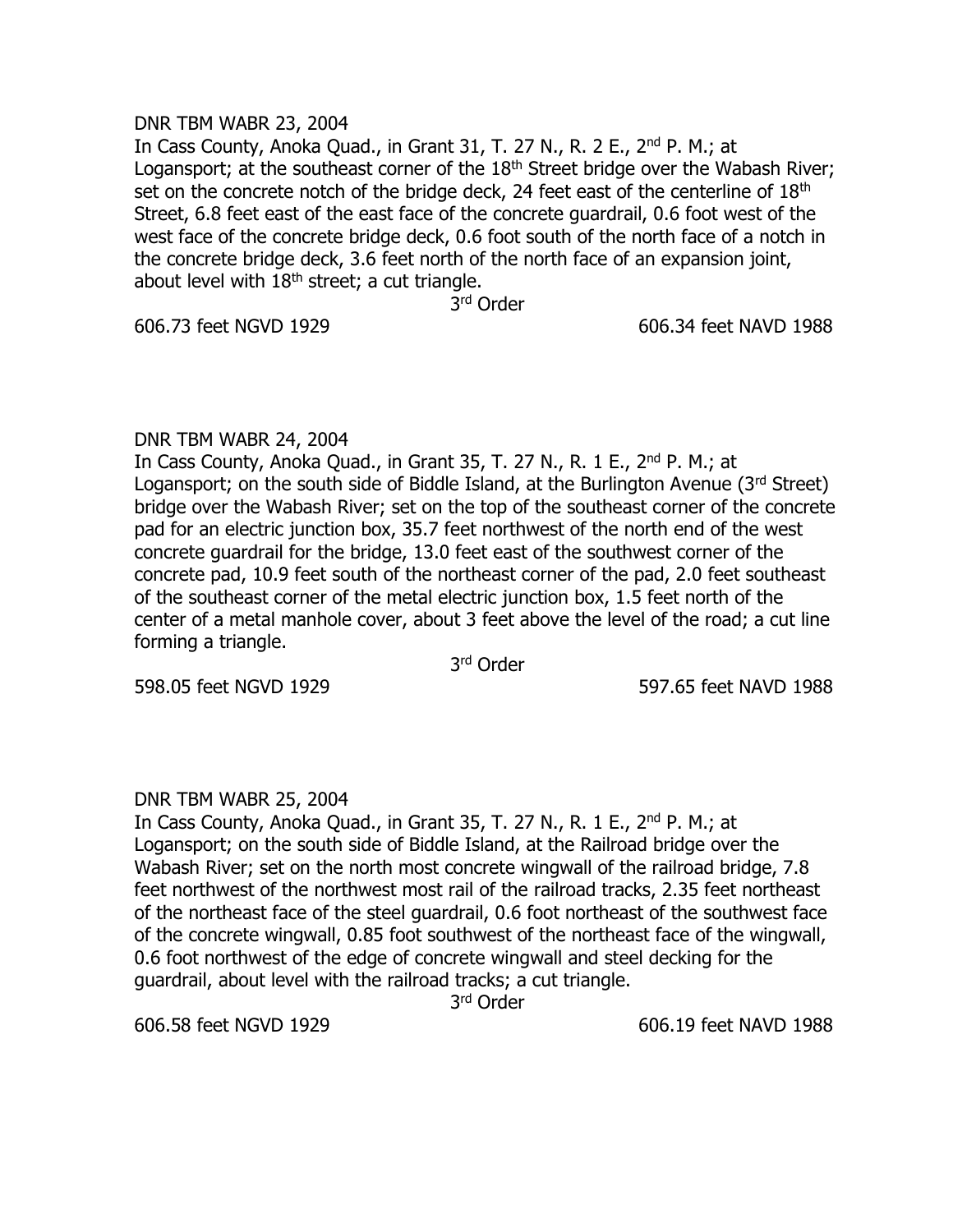#### IDOH BM CASS L 583

In Cass County, Logansport Quad., in Grant 35, T. 27 N., R. 1 E., 2<sup>nd</sup> P. M.; at Logansport; on the north side of Biddle Island, at the Burlington Avenue ( $3<sup>rd</sup>$  Street) bridge over the Wabash River, at the southwest corner of the bridge; set in the base of a concrete guardrail, almost under an aluminum guardrail for the bridge. 30.5 feet west of the centerline of the road, 13.6 feet south of the south expansion joint, 6.2 feet west of the east face of the concrete curb, 2.7 feet below the top of the concrete guardrail. 0.3 foot north of the south face of the west concrete guardrail, 0.3 foot above the sidewalk; a Indiana Department of Highways bench mark tablet, stamped "CASS L 583".

3 rd Order

596.21 feet NGVD 1929 595.81 feet NAVD 1988

# DNR TBM WABR 26, 2004

In Cass County, Clymers Quad., in the NE ¼ of Section 35, T. 27 N., R. 1 E., 2nd P. M.; at Logansport; at the southwest corner of the Cicott Street bridge over the Wabash River; set on the southwest end of the west concrete guardrail of the bridge, 30 feet north of the centerline of Cliff Drive, 55 feet west of the centerline of Cicott Street, 0.5 foot north of the south face of the concrete guardrail, 0.2 foot east of the west face of the concrete guardrail, 0.2 foot south of the north face of the concrete guardrail, about 3 feet above the ground; two cut lines forming a square.

3 rd Order

596.36 feet NGVD 1929 595.96 feet NAVD 1988

# IDOH BM CASS L 818

In Cass County, Clymers Quad., in the NE ¼ of Section 35, T. 27 N., R. 1 E., 2nd P. M.; at Logansport; at the northeast corner of the Cicott Street bridge over the Wabash River; set on top of the north end of the east concrete guardrail (curving northeast) of the bridge, 35 feet south of the centerline of Wabash Avenue, 32 feet east of the centerline of Cicott Street, 1.1 feet southwest of the northeast face of the concrete guardrail at the expansion joint and a curved section of the concrete guardrail, 0.4 foot southeast of the northwest face of the guardrail, 0.4 foot northwest of the southeast face of the guardrail, about 3.6 feet above the sidewalk; a Indiana Department of Transportation bench mark tablet, stamped "CASS L 818". 3<sup>rd</sup> order

599.580 feet NGVD 1929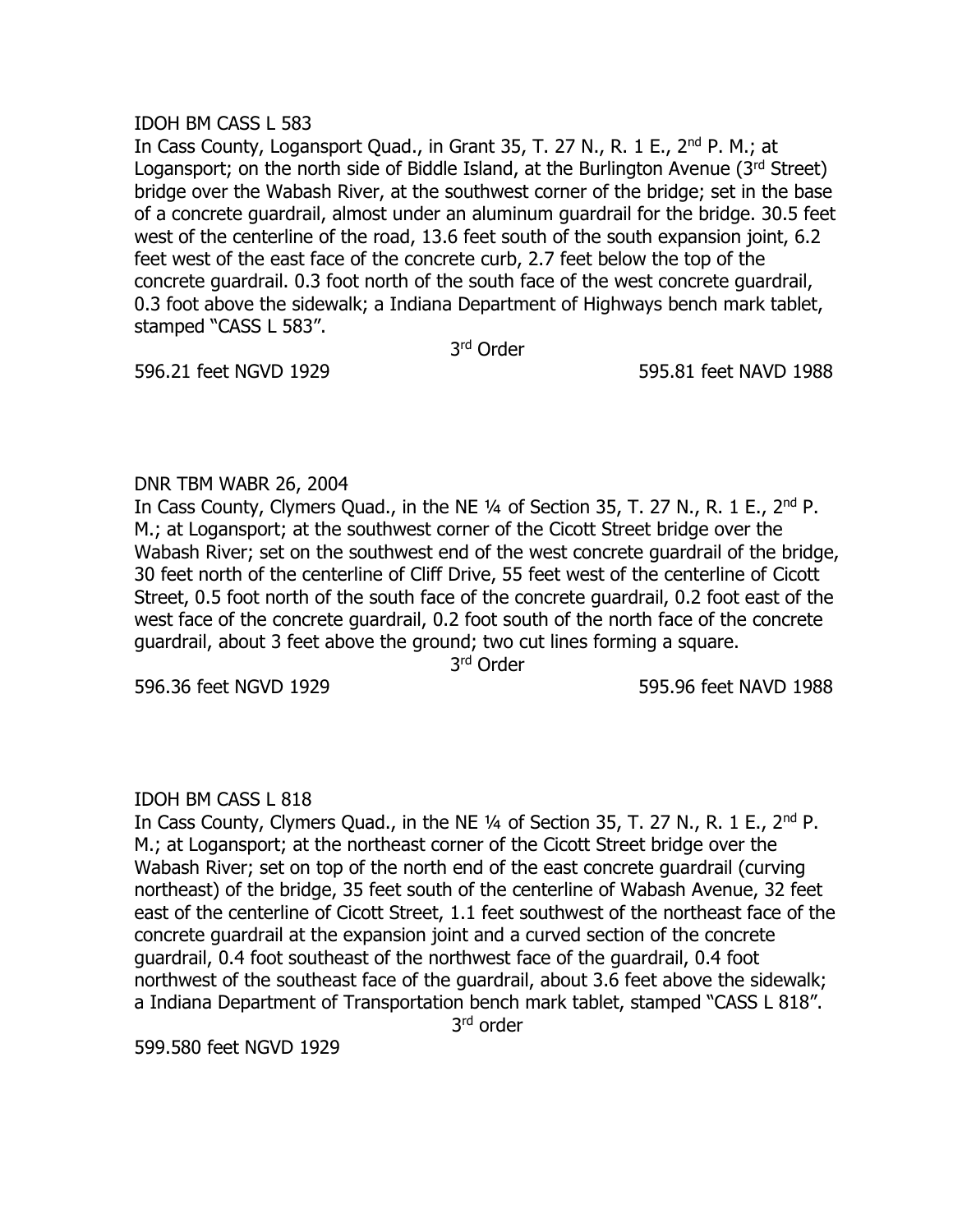#### DNR TBM WABR 27, 2004

In Cass County, Clymers Quad., in the NW 1/4 of Section 35, T. 27 N., R. 1 E., 2<sup>nd</sup> P. M.; at Logansport; set on the southeast concrete bridge abutment of the steel truss railroad bridge over the Wabash River, 32 feet north of the centerline of Cliff Drive, 6.5 feet east of the east rail of the railroad tracks, 0.8 foot west of the west edge of the concrete abutment where the elevations drops, 1.1 feet south of the north face of the abutment, 0.9 foot north of the south face of the abutment, about 1.5 feet below the railroad tracks; a cut triangle.

3 rd Order

598.803 feet NGVD 1929

#### DNR TBM WABR 28, 2004

In Cass County, Clymers Quad., in the NW 1/4 of Section 35, T. 27 N., R. 1 E., 2<sup>nd</sup> P. M.; at Logansport; set on the northeast concrete bridge abutment of the steel truss railroad bridge over the Wabash River, 35 feet south of the centerline of Wabash Avenue, 6.9 feet east of the east rail of the railroad tracks, 1.85 feet north of the south face of the abutment, 0.2 foot west of the west edge of the concrete abutment where the elevations drops, 0.1 feet south of the north face of the abutment, about 1.5 feet below the railroad tracks; three chiseled lines forming a square.

3 rd Order

598.883 feet NGVD 1929

#### DNR TBM WABR 29, 2004

In Cass County, Clymers Quad., in the NW 1/4 of Section 35, T. 27 N., R. 1 E., 2<sup>nd</sup> P. M.; at Logansport; set on the northeast concrete bridge seat of the steel truss railroad bridge over the Wabash River, 38.5 feet south of the centerline of Wabash Avenue, 10 feet east of the east rail of the railroad tracks, 2.4 feet south of the south face of the concrete wingwall abutment, 3.8 feet north of the south face of the bridge seat, about 6.5 feet below the railroad tracks; a chiseled triangle.

3 rd Order

593.870 feet NGVD 1929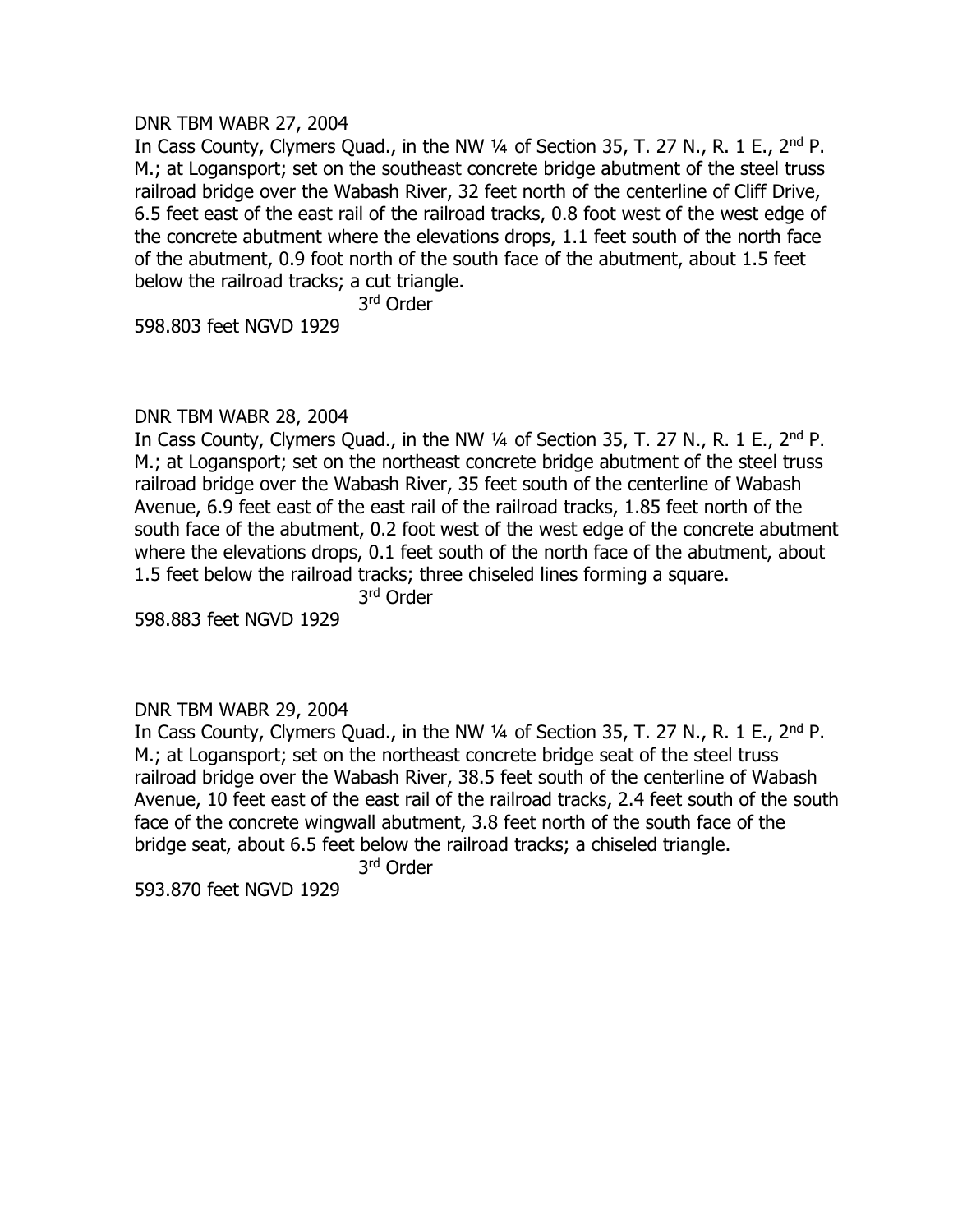#### DNR TBM WABR 30, 2004

In Cass County, Clymers Quad., in the NE 1/4 of Section 34, T. 27 N., R. 1 E., 2<sup>nd</sup> P. M. at Logansport; in the southwest 1/4 of the intersection of U. S 35 and Cliff Drive, under the U. S. 35 bridge over Cliff Drive and the Wabash River; set in the southeast side of a power pole, 21 feet south of the centerline of Cliff Drive, 20 feet west of the west face of the U. S. 35 bridge, 0.5 foot above the ground; a railroad spike driven through an aluminum tag, stamped "IDNR TBM WABR 30 2004".

3 rd Order

592.188 feet NGVD 1929

# IDOH BM CASS L 715

In Cass County, Clymers Quad., in the NE 1/4 of Section 34, T. 27 N., R. 1 E., 2<sup>nd</sup> P. M.; at Logansport; at the U. S. 35 (By Pass) bridge over the Wabash River and Cliff Drive; set on top of the south end of the west concrete guardrail of the southeast bound lanes of the bridge, 32. 5 feet west of the centerline of the bridge, 2.0 feet north of the south end of the guardrail, 0.35 foot east of the west face of the guardrail, 0.35 foot west of the east face of the guardrail, about 2.8 feet above the bridge deck; a Indiana Department of Highways BM tablet, stamped "IDOH BM CASS L 715".

3 rd Order

612.566 feet NGVD 1929

# IDOH BM CASS L 664

In Cass County, Burrows Quad., set in a Grant, T. 27 N., R. 1 W., 2<sup>nd</sup> P. M.; at Georgetown; at the 675 West Road bridge over the Wabash River; set on the northwest side of the Wabash River on the north concrete bridge abutment, 18 feet northeast of the centerline of 675 West Road, 0.6 foot southeast of the northeast face of the concrete abutment, 7.3 feet northwest of the southeast face of the abutment at the expansion joint, 0.45 foot southwest of the northeast face of the concrete abutment, 0.45 foot northeast of the southwest face of the abutment, about level with the road; a Indiana Department of Highways BM tablet, stamped "CASS L 664".

GPS Elevation

578.02 feet NGVD 1929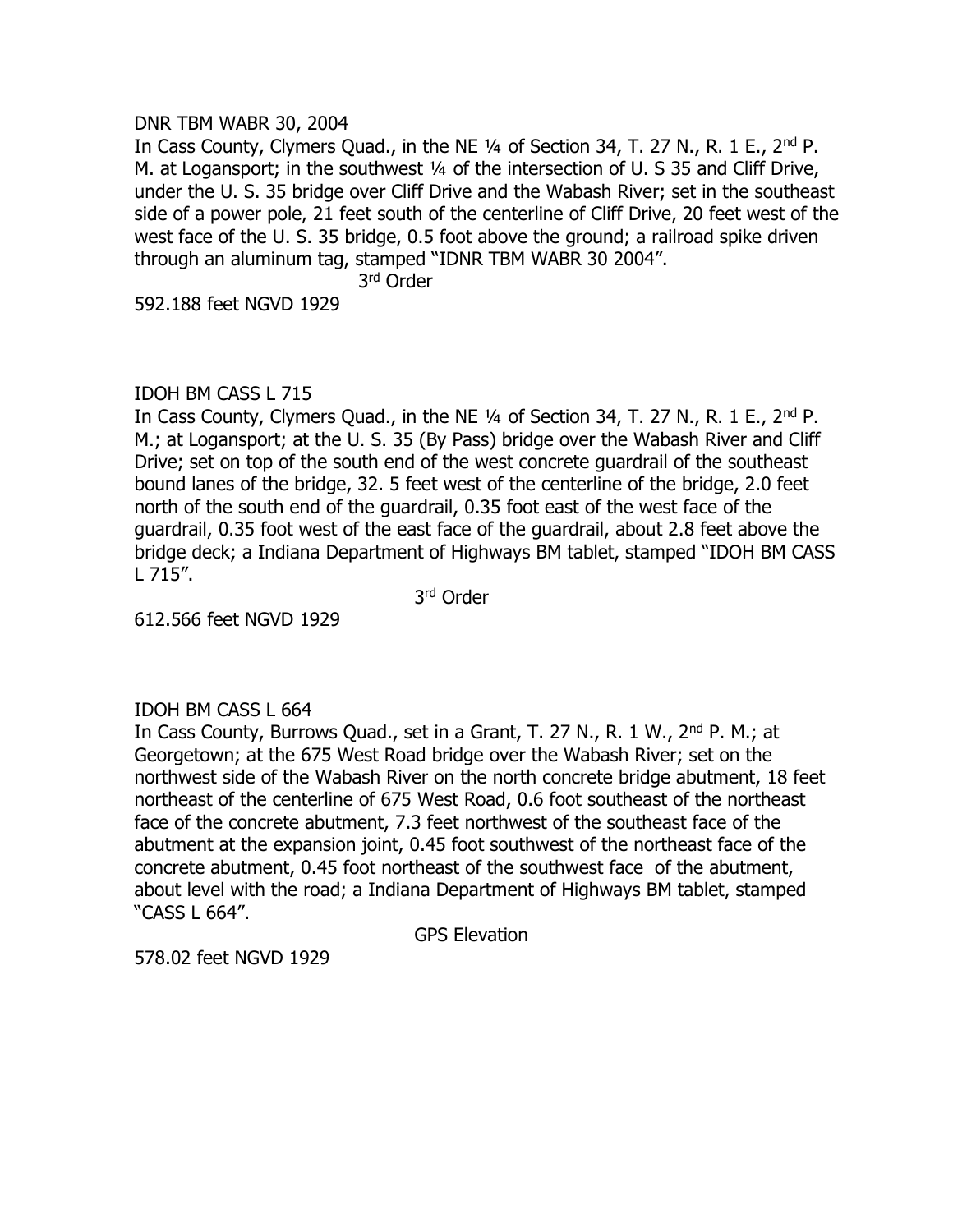#### DNR TBM CASSCO 1, 2004

In Cass County, Onward Quad., in the NW  $\frac{1}{4}$  of Sec. 1, T. 26 N., R. 3 E., 2<sup>nd</sup> P. M.; about 1.0 mile south of Lewisburg; at the 250 South Road bridge over Pipe Creek; set in the top of the northeast concrete wingwall of the bridge, 13.4 feet north of the centerline of the road, 2.1 feet west of the east face of the wingwall, 0.9 foot east of the west face of the wingwall, 0.7 foot north of the north face of the concrete bridge deck; a cut triangle

3 rd Order

653.425 feet N.G.V.D. 1929

# DNR TBM CASSCO 2, 2004

In Cass County, Onward Quad., in the NW  $\frac{1}{4}$  of Sec. 1, T. 26 N., R. 3 E., 2<sup>nd</sup> P. M.; about 1.25 miles south of Lewisburg; at the 825 East Road bridge over Pipe Creek; set in the top of the southeast concrete wingwall of the bridge, 15.0 feet south of the centerline of the road, 2.3 feet south of the metal guardrail of the bridge, 1.8 feet southeast of the east end of the south concrete guardrail of the bridge, 1.0 foot west of the east end of the wingwall, 0.6 foot south of the north face of the wingwall, 0.4 foot north of the south face of the wingwall, level with the concrete bridge deck; a cut triangle.

3 rd Order

663.415 feet N.G.V.D. 1929

# DNR TBM CASSCO 3, 2004

In Cass County, Onward Quad., in the NW  $\frac{1}{4}$  of Sec. 4, T. 26 N., R. 3 E., 2<sup>nd</sup> P. M.; about 1.7 miles southeast of Lewisburg; at the 925 East Road wood bridge over Pipe Creek; set in the top of the northeast wood wheel guard, 13.5 feet northeast of the centerline of the road, 0.8 foot above the asphalt bridge deck, 0.3 foot northwest of the southeast end of the wood wheel guard, 0.3 foot southwest of the northeast face of the wood wheel guard, 0.3 foot northeast of the southwest face of the wood wheel guard; a metal bolt head, stamped "DNR TBM CASSCO 3".

3 rd Order

688.970 feet N.G.V.D. 1929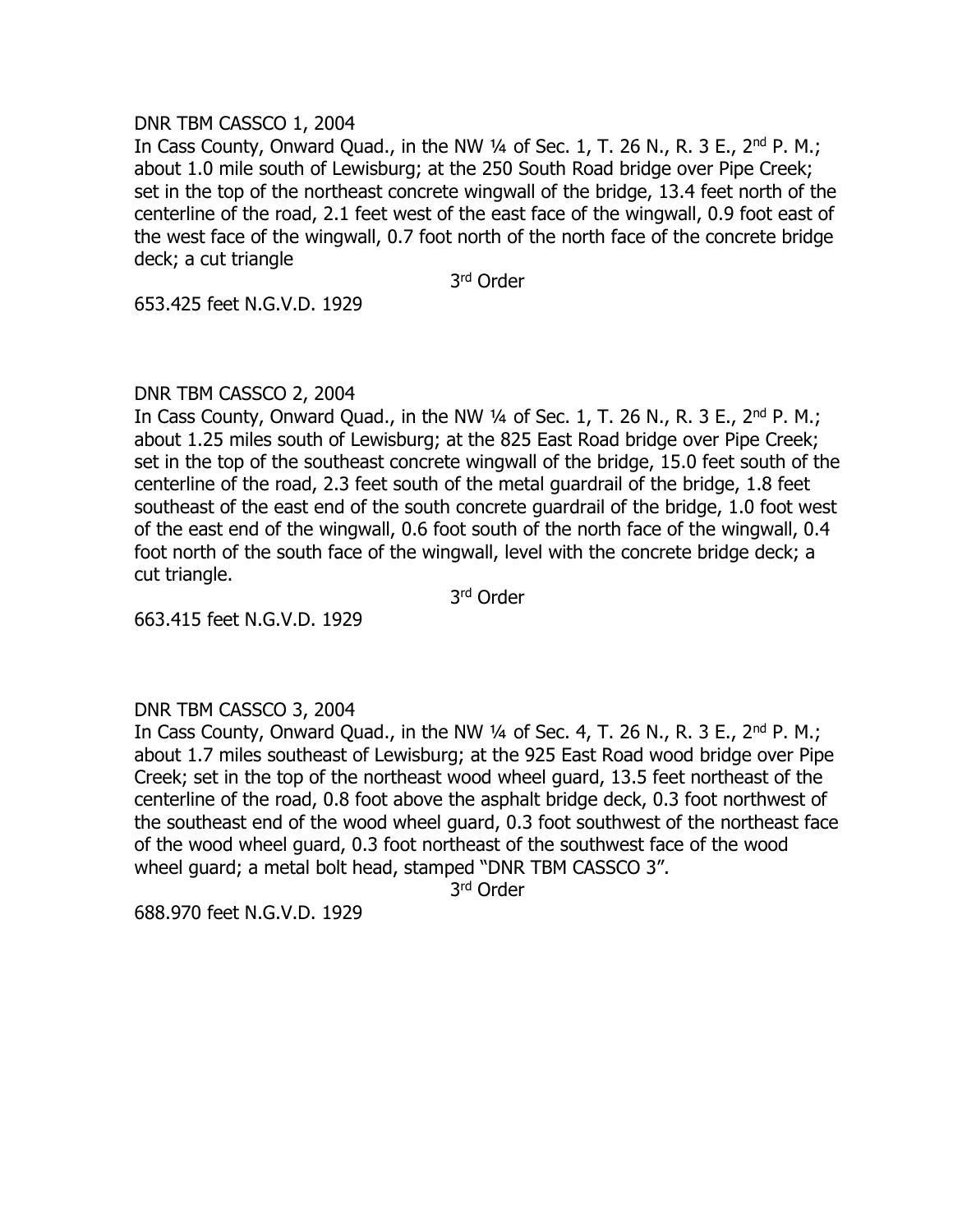### DNR TBM CASSCO 4, 2004

In Cass County, Onward Quad., in the NE  $\frac{1}{4}$  of Sec. 10, T. 26 N., R. 3 E., 2<sup>nd</sup> P. M.; about 1.7 miles northeast of Onward; at the 350 South Road wood bridge over Pipe Creek; set in the top of the northeast end of the northwest wood wheel guard, 12.5 feet northwest of the centerline of the road, 0.8 foot above the asphalt bridge deck, 0.4 foot southwest of the northeast end of the wood wheel guard, 0.35 foot southeast of the northwest face of the wood wheel guard, 0.35 foot northwest of the southeast face of the wood wheel guard; a metal bolt head, stamped "DNR TBM CASSCO 4".

3 rd Order

701.010 feet N.G.V.D. 1929

# DNR TBM CASSCO 5, 2004

In Cass County, Onward Quad., in the NE  $\frac{1}{4}$  of Sec. 9, T. 26 N., R. 3 E., 2<sup>nd</sup> P. M.; about 1.3 miles north of Onward; about 0.2 mile west along 350 South Road from its "T" road intersection with 950 East Road, at a concrete box culvert under 350 South Road; set in the top of the south concrete headwall of the culvert, 48.2 feet southwest of and across the road from power pole # P 378, 12.5 feet south of the centerline of the road, 10.0 feet west of the east end of the headwall, 4.25 feet east of the west end of the concrete headwall, 1.1 feet above the road, 0.65 foot north of the south face of the concrete headwall, 0.35 foot south of the north face of the concrete headwall; a cut triangle.

3 rd Order

732.445 feet N.G.V.D. 1929

# DNR TBM CASSCO 6, 2004

In Cass County, Onward Quad., in Grant No. 1, T. 26 N., R. 3 E., 2<sup>nd</sup> P. M.; about 1.2 miles southeast of Lewisburg; about 0.4 mile west along 275 South Road from its intersection with 925 East Road to a four foot metal pipe culvert under 275 South Road; set in the top of the south concrete headwall of the culvert, 108.4 feet east of and across the road from utility pole # P-3/38W/34W/2 with a guy wire to the north, 26.4 feet west of the east end of the headwall, 10.0 feet south of the centerline of the road, 1.2 feet north of the south face of the concrete headwall, 0.35 foot east of the west end of the concrete headwall, 0.3 foot south of the north face of the concrete headwall; a cut square.

3 rd Order

693.970 feet N.G.V.D. 1929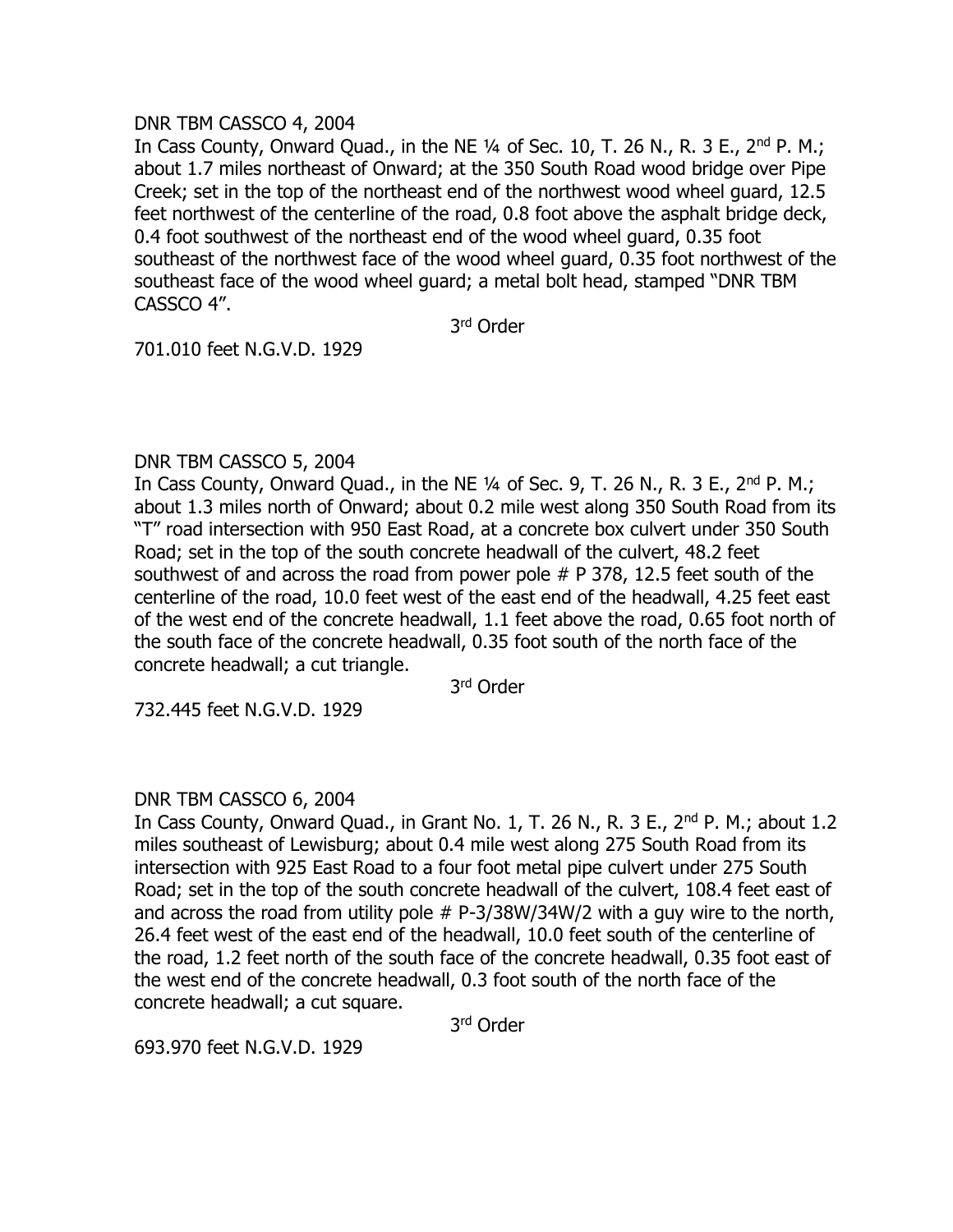# DNR TBM CASSCO 7, 2007

In Cass County, Galveston Quad., in the NW 1/4 of Sec. 29, T. 25 N., R. 3 E., 2<sup>nd</sup> P. M.; about 2.7 miles northwest of Galveston; at the 700 East Road bridge over Deer Creek; set in the top of the northeast concrete abutment of the bridge, 16.0 feet east of the centerline of the road, 7.1 feet south of the north end of the abutment, 4.2 feet north of the south end of the abutment, 0.7 foot northeast of the northeast corner of the concrete bridge deck, 0.55 foot west of the east face of the abutment, 0.45 foot east of the west face of the abutment, 0.4 foot north of the extended north end of the concrete bridge deck, level with the top of the concrete bridge deck; a cut triangle.

3 rd Order

756.019 feet N.G.V.D. 1929

# DNR TBM CASSCO 8, 2007

In Cass County, Young America Quad., in the NW 1/4 of Sec. 22, T. 25 N., R. 2 E., 2<sup>nd</sup> P. M.; about 3.0 miles northeast of Young America; at the 400 East Road bridge (Cass County Bridge No. 156) over Deer Creek; set in the top of the northeast wood bridge seat, 13.0 feet east of the centerline of the road, 2.0 feet above the top of a round wood bridge pilling, 1.0 foot east of the east face of the wood wheel guard of the bridge, 0.7 foot northeast of the northeast corner of a wood guardrail support post, 0.4 foot northwest of the southeast face of the wood bridge seat, about level with the road; a two inch metal bolt end cap with a cut cross.

3 rd Order

778.915 feet N.G.V.D. 1929

# DNR TBM CASSCO 9, 2007

In Cass County, Young America Quad., in the SE 1/4 of Sec. 20, T. 25 N., R. 2 E., 2<sup>nd</sup> P. M.; about 2.0 miles northeast of Young America; at the 300 East Road bridge over Deer Creek; set in the top of the northwest concrete abutment of the bridge, 14.2 feet west of the centerline of the road, 8.8 feet south of the north end of the abutment, 1.2 feet north of the south end of the abutment, 0.9 foot southeast of the southwest corner of a bronze bridge plaque, 0.9 foot southwest of the southeast corner of a bronze bridge plaque, 0.75 foot east of the west face of the abutment, 0.7 foot south of the south edge of a bronze bridge plaque, about 0.2 foot below the top of the concrete bridge deck; a cut triangle.

GPS ELEVATION

727.16 feet N.G.V.D. 1929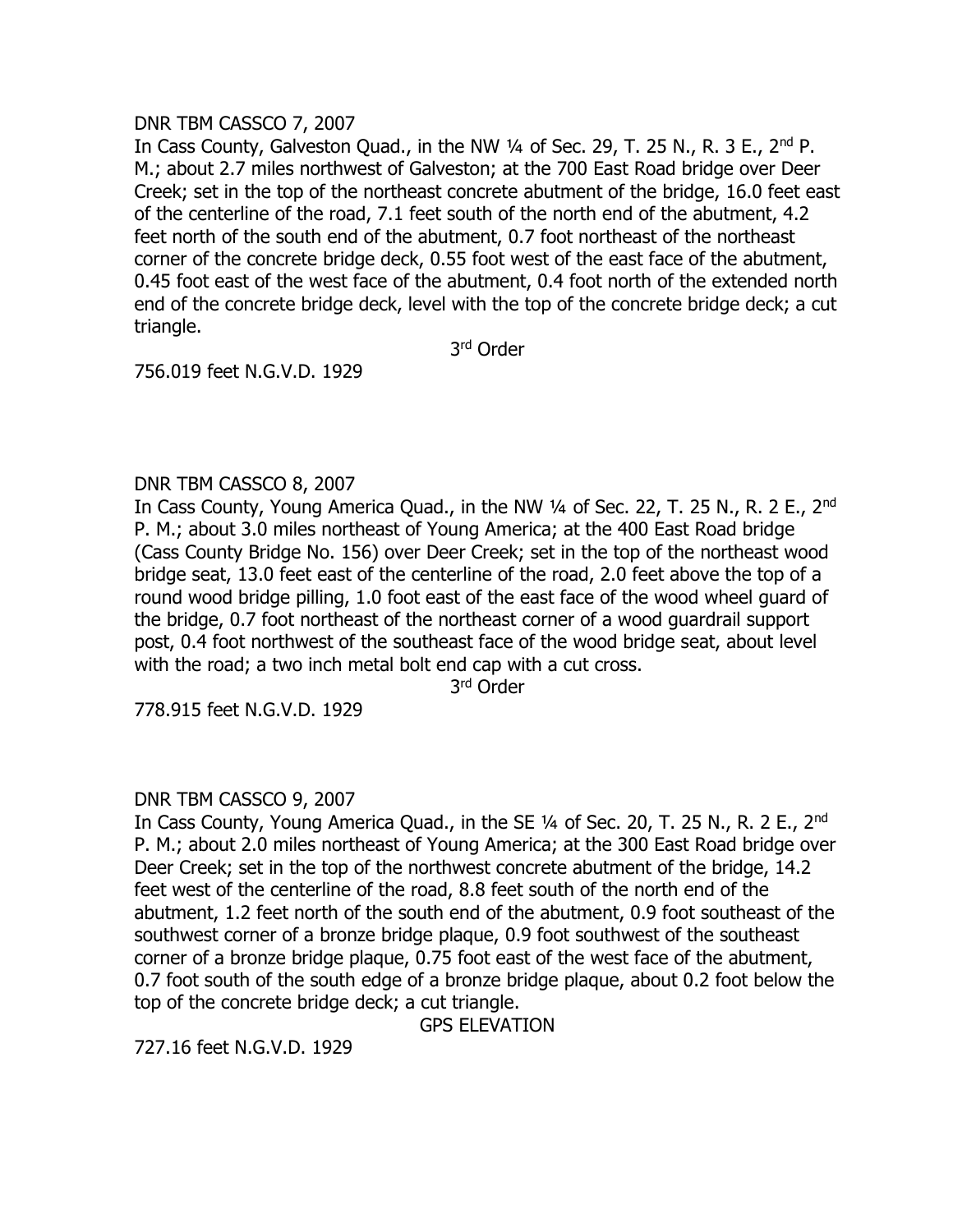### DNR TBM CASSCO 10, 2007

In Cass County, Young America Quad., in the SW 1/4 of Sec. 13, T. 25 N., R. 1 E., 2<sup>nd</sup> P. M.; about 2.5 miles northwest of Young America; at the 50 East Road bridge over Deer Creek; set in the top of the northwest concrete abutment of the bridge, 13.8 feet west of the centerline of the road, 6.0 feet north of the south end of the abutment, 5.0 feet south of the north end of the abutment, 1.5 feet southwest of a metal sign post, 0.65 foot west of the northwest corner of the concrete base of the guardrail of the bridge, 0.5 foot east of the west face of the abutment, level with the top of the concrete bridge deck, on the extended line of the north end of the concrete bridge deck; a cut triangle.

3 rd ORDER

707.804 feet N.G.V.D. 1929

# DNR TBM CASSCO 11, 2007

In Cass County, Galveston Quad., in the SE  $\frac{1}{4}$  of Sec. 14, T. 25 N., R. 3 E., 2<sup>nd</sup> P. M.; about 2.3 miles northeast of Galveston; at the intersection of the Cass/Miami County Line Road and 1100 South Road, in the northwest 1/4 of the intersection; set in the south side of power pole  $# L 1/67 S/5$ , 21.0 feet west of the centerline of the Cass/Miami County Line Road, 19.5 feet north of the centerline of 1100 South Road, 1.6 feet northwest of a metal road sign post, 1.2 feet above the ground; a boat spike.

GPS ELEVATION

775.87 feet N.G.V.D. 1929

# DNR TBM CASSCO 12, 2007

In Cass County, Galveston Quad., in the NW 1/4 of Sec. 22, T. 25 N., R. 3 E., 2<sup>nd</sup> P. M.; about 1.5 miles north of Galveston; at the "T" road intersection of 1000 East Road and 1100 South Road; set in the south side of power pole # L 1/40 S/8 E, 44.5 feet east of the centerline of 1000 East Road, 28.0 feet south of the centerline of 1100 South Road, 0.5 foot above the ground; a railroad spike driven through a aluminum tag, stamped "CASSCO 12 2007".

> Note : the railroad spike was driven crooked. GPS ELEVATION

768.88 feet N.G.V.D. 1929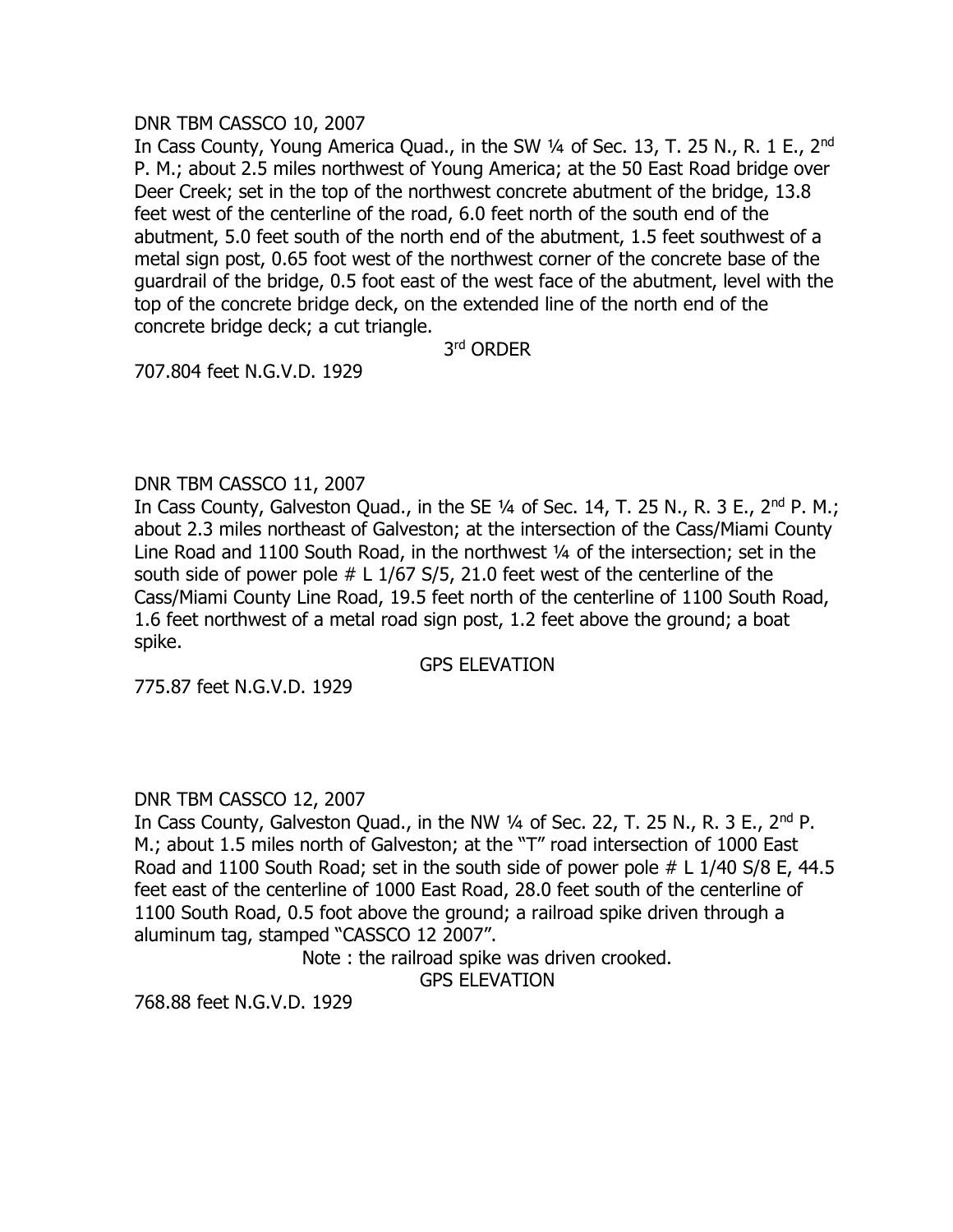### IDOT BM CASS L 787

In Cass County, Galveston Quad., in the NW 1/4 of Sec. 21, T. 25 N., R. 3 E., 2<sup>nd</sup> P. M.; about 1.5 miles northwest of Galveston; at the U.S. 35 bridge over Deer Creek; set in the top of the southwest concrete abutment of the bridge, 24.5 feet southwest of the centerline of the road, 14.8 feet southeast of the northwest end of the abutment, 1.25 feet northwest of the southeast end of the abutment, 0.85 foot southwest of the southwest face of the concrete guardrail of the bridge, 0.5 foot northeast of the southwest face of the abutment, level with the top of the concrete bridge deck; a Indiana Department of Transportation bench mark tablet, stamped "CASS L 787".

3 rd ORDER

765.440 feet N.G.V.D. 1929

# IDOT BM CASS L 801

In Cass County, Young America Quad., in the SE 1/4 of Sec. 22, T. 25 N., R. 3 E., 2<sup>nd</sup> P. M.; about 1.5 miles northeast of Young America; at the 500 East Road bridge (Cass County Bridge No. 158) over Deer Creek; set in the top of the southwest concrete abutment of the bridge, 15.5 feet west of the centerline of the road, 7.4 feet north of the south end of the abutment, 1.8 feet northwest of the southwest corner of the west concrete guardrail of the bridge, 1.4 feet north of the south end of the concrete bridge deck, 1.4 feet southeast of the northwest corner of the abutment, 1.1 feet south of the north face of the abutment, 0.9 foot east of the west face of the abutment, level with the top of the concrete bridge deck; a Indiana Department of Transportation bench mark tablet, stamped "CASS L 801".

3 rd ORDER

742.137 feet N.G.V.D. 1929

# IDOT BM CASS L 857

In Cass County, Young America Quad., in the NE 1/4 of Sec. 19, T. 25 N., R. 2 E., 2<sup>nd</sup> P. M.; about 2.3 miles north-northeast of Young America; at the Morgan Hill (200 East Road) bridge over Deer Creek; set in the top of the south end of the west concrete guardrail of the bridge, 13.2 feet west of the centerline of the road, 2.75 feet above the top of the concrete bridge deck, 2.2 feet south of the north end of the metal guardrail that is attached to the concrete guardrail, 1.9 feet north of the south end of the concrete guardrail, 0.4 foot east of the west face of the concrete guardrail; a Indiana Department of Transportation bench mark tablet, stamped "CASS L 857".

GPS ELEVATION

719.66 feet N.G.V.D. 1929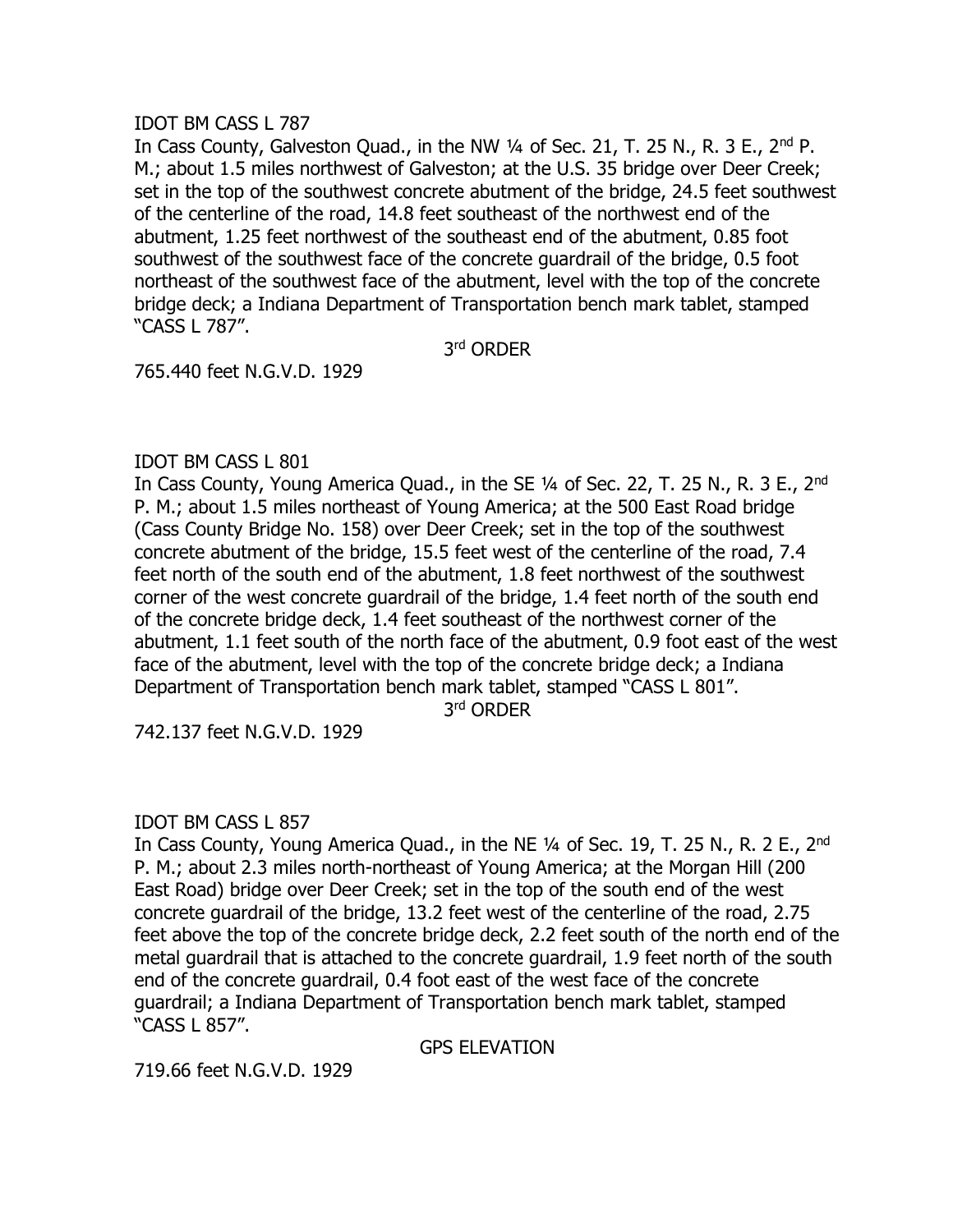#### DNR TBM GOOSE 1, 1993

In Cass County, Clymers Quad., in the NE 1/4 of Section 35, T. 27 N., R. 1 E., 2<sup>nd</sup> P. M.; at Logansport; at the Cliff Drive bridge over Goose Creek; set in the south side of the second utility pole east of the bridge, 17.0 feet south of the centerline of the road, 3.2 feet south of a metal guardrail, 1.6 feet above the ground; a railroad spike driven through a aluminum tag, stamped "DNR TBM GOOSE 1 1993". 592.643 feet N.G.V.D. 1929 Superseded elevation 592.73 feet NGVD 1929 3rd Order 592.34 feet NAVD 1988

# DNR TBM GOOSE 2, 1993

In Cass County, Clymers Quad., in the NE 1/4 of Section 35, T. 27 N., R. 1 E., 2<sup>nd</sup> P. M.; at Logansport; at the South Cicott Street bridge over Goose Creek; set in the top of the southeast wingwall of the bridge, 70.5 feet north of the centerline of Bartlett Street, 28.6 feet east of the centerline of Cicott Street, level with Cicott Street; a chiseled triangle.

591.311 feet N.G.V.D. 1929 3rd Order Destroyed

# DNR TBM GOOSE 3, 1993

In Cass County, Clymers Quad., in the SE 1/4 of Section 35, T. 27 N., R. 1 E., 2<sup>nd</sup> P. M.; at Logansport; at the intersection of Kloenne Street and Schultz Street; set in the northeast side of utility pole # 076SE091, 24.5 feet south of the centerline of Schultz Street, 16.5 feet west of the centerline of Kloenne Street, 1.7 feet above the ground; a railroad spike driven through a aluminum tag, stamped "DNR TBM GOOSE 3 1993". 592.623 feet N.G.V.D. 1929 Superseded elevation 592.71 feet NGVD 1929 3rd Order 592.32 feet NAVD 1988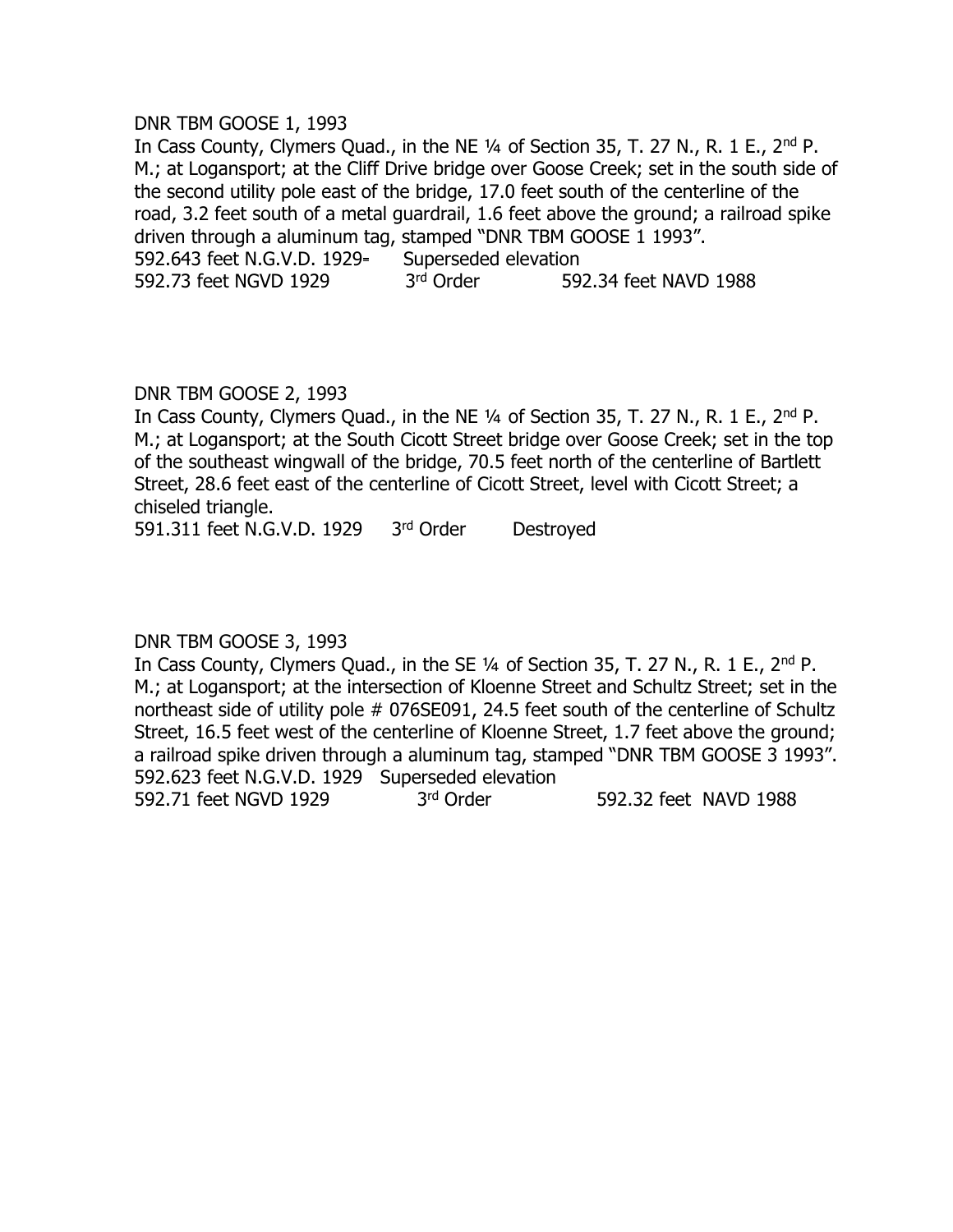#### DNR TBM GOOSE 4, 1993

In Cass County, Clymers Quad., in the SE 1/4 of Section 35, T. 27 N., R. 1 E., 2<sup>nd</sup> P. M.; at Logansport; at the Burlington Avenue (old State Road 29) bridge over Goose Creek; set in the top of the southwest wingwall of the bridge, 33.5 feet southeast of utility pole # 08LSW033, 32.5 feet northeast of a metal "JOHN DEER" sign post, 28.5 feet northwest of the centerline of the road, level with the road; a chiseled triangle. 597.271 feet N.G.V.D. 1929 3rd Order **Destroyed – new bridge** 

# DNR TBM CASSCO 17, 2007

In Cass County, Anoka Quad., in the SE  $1/4$  of Section 35, T. 27 N., R 1 E., 2<sup>nd</sup> P. M.; at Logansport; at the Culbertson Street twin CMP pipe arches over Goose Creek; set in the top of the northwest corner of the west most metal "I" beam support post for the north metal guardrail for the CMP'S, 16 feet north of the centerline of Culbertson Street, 44 feet east of the extended centerline of Frank Street, 1.6 feet east of the west end of the metal guardrail, about 2.5 feet above the road; a cut notch.

3 rd Order

594.00 feet NGVD 1929 593.60 feet NAVD 1988

# DNR TBM CASSCO 18, 2007

In Cass County, Anoka Quad., in the SE  $\frac{1}{4}$  of Section 35, T. 27 N., R 1 E., 2<sup>nd</sup> P. M.; at Logansport; at the Biddle Street bridge over Goose Creek; set on top of the northeast concrete wingwall of the bridge, 23 feet north of the centerline of Biddle Street, 9.3 feet north of the north metal guardrail of the bridge, 2.7 feet south of the center of a 1.0 foot diameter utility pipe crossing over Goose Creek, 0.5 foot north of the north face of the concrete headwall of the bridge, 0.4 foot east of the west face of the wingwall, 0.4 foot west of the east face of the wingwall; a cut triangle.

3 rd Order

594.64 feet NGVD 1929 594.24 feet NAVD 1988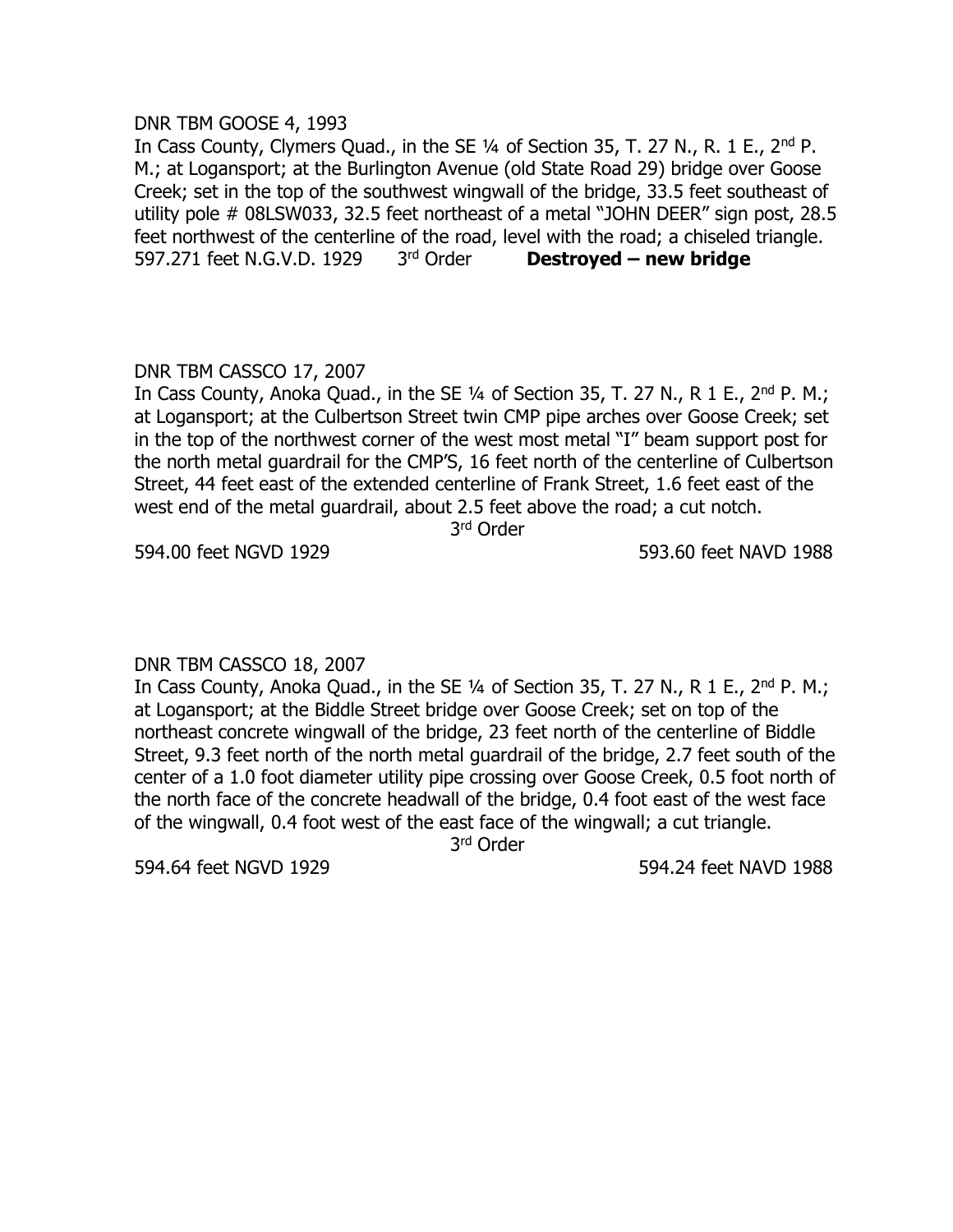#### DNR TBM CASSCO 19, 2007

In Cass County, Anoka Ouad., in the SE  $1/4$  of Section 35, T, 27 N,, R 1 E,, 2<sup>nd</sup> P, M,; at Logansport; at the Burlington Avenue bridge over Goose Creek; set on top of the southwest end of the southeast concrete headwall of the bridge, 30 feet southeast of the centerline of Burlington Avenue, 0.6 foot northeast of the southwest face of the headwall, 0.5 foot northwest of the southeast face of the headwall, 0.5 foot southeast of the northwest face of the headwall, about 1.5 feet below the road; a cut triangle.

3 rd Order

597.16 feet NGVD 1929 596.76 feet NAVD 1988

# DNR TBM CASSCO 20, 2007

In Cass County, Anoka Quad., in a grant, T. 27 N., R 1 E., 2<sup>nd</sup> P. M.; at Logansport; at the Humphrey Street bridge over Goose Creek; set in top of the southwest end of the southeast concrete headwall of the bridge, 13 feet southeast of the centerline of the Humphrey Street, 0.65 foot northeast of the southwest end of the headwall, 1.1 feet southwest of the metal "I" beam support post (mounted on the headwall) of the metal guardrail, 0.65 foot southeast of the northwest face of the headwall, 0.65 foot northwest of the southeast face of the headwall, about 0.1 foot above the centerline of the road; a cut triangle.

3 rd Order

599.47 feet NGVD 1929 599.07 feet NAVD 1988

# IDOT BM CASS L 971

In Cass County, Clymers Quad., in the SE ¼ of Section 35, T. 27 N., R. 1 E., 2nd P. M.; at Logansport; at the State Road 25/Cicott Street bridge over Goose Creek; set in top of the northwest concrete wingwall of the bridge, 26 feet northwest of the centerline of the southwest bound lanes of State Road 25, 7.0 feet southwest of the southeast end of the northwest concrete headwall of the bridge and the northeast end of the wingwall, 6.1 feet northeast of the southwest end of the wingwall, 0.5 foot southeast of the northwest face of the wingwall, 0.5 foot northwest of the southeast face of the wingwall; a Indiana Department of Transportation bench mark tablet, stamped " CASS L 971".

3 rd Order

589.70 feet NGVD 1929 589.30 feet NAVD 1988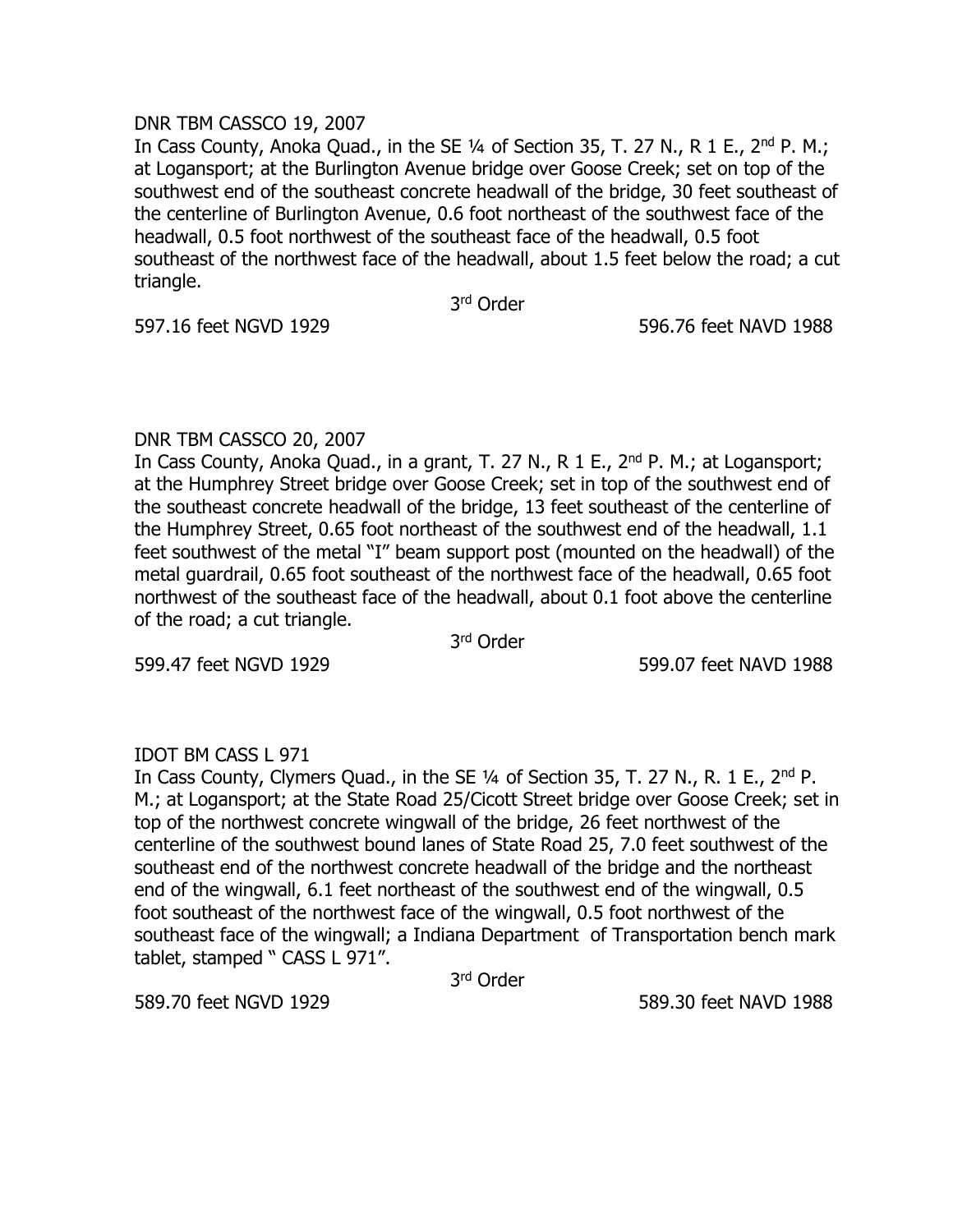#### DNR BM CASS 1 2007

In Cass County, Clymers Quad., in the SE 1/4 of Section 35, T. 27 N., R. 1 E., 2<sup>nd</sup> P. M.; at Logansport; at the Bartlett Street bridge over Goose Creek; set in the top of the west end of the concrete base of the south metal guardrail of the bridge, 18.5 feet south of the centerline of the bridge, 1.8 feet above the top of the concrete bridge deck, 1.0 foot west of the west face of a four-inch square metal guardrail support post, 0.6 foot south of the north face of the concrete base of the south metal guardrail, 0.3 foot east of the west end of the concrete base of the south metal guardrail, 0.3 foot north of the south face of the concrete base of the south metal guardrail; a Indiana Department of Natural Resources brass control station tablet, stamped "CASS 1 2007".

3 rd Order

592.265 feet NGVD 1929 591.865 feet NAVD 1988

# DNR TBM 103107-1

In Cass County, Clymers Quad., in the NE ¼ of Section 35, T. 27 N., R. 1 E., 2nd P. M.; at Logansport; at the Cliff Drive bridge over Goose Creek; set in the southwest concrete wingwall of the bridge, 19.0 feet south of the centerline of Cliff Drive, 9.0 feet southwest of the southwest corner of the concrete headwall of the bridge, about 1.5 feet below the road; a cut triangle.

3 rd Order

590.09 feet NGVD 1929 589.69 feet NAVD 1988

# DNR TBM 103107-2

In Cass County, Clymers Quad., in the NE 1/4 of Section 35, T. 27 N., R. 1 E., 2<sup>nd</sup> P. M.; at Logansport; at the T.M. Morris MFG. Company Park concrete bridge over Goose Creek; set in the top of the southwest corner of the concrete bridge deck, 1.8 feet northeast of the southeast corner of the west concrete guardrail of the bridge, 1.5 feet east of the east face of the west concrete guardrail of the bridge, 1.4 feet north of the south edge of the concrete bridge deck; a cut triangle.

3 rd Order

591.83 feet NGVD 1929 591.43 feet NAVD 1988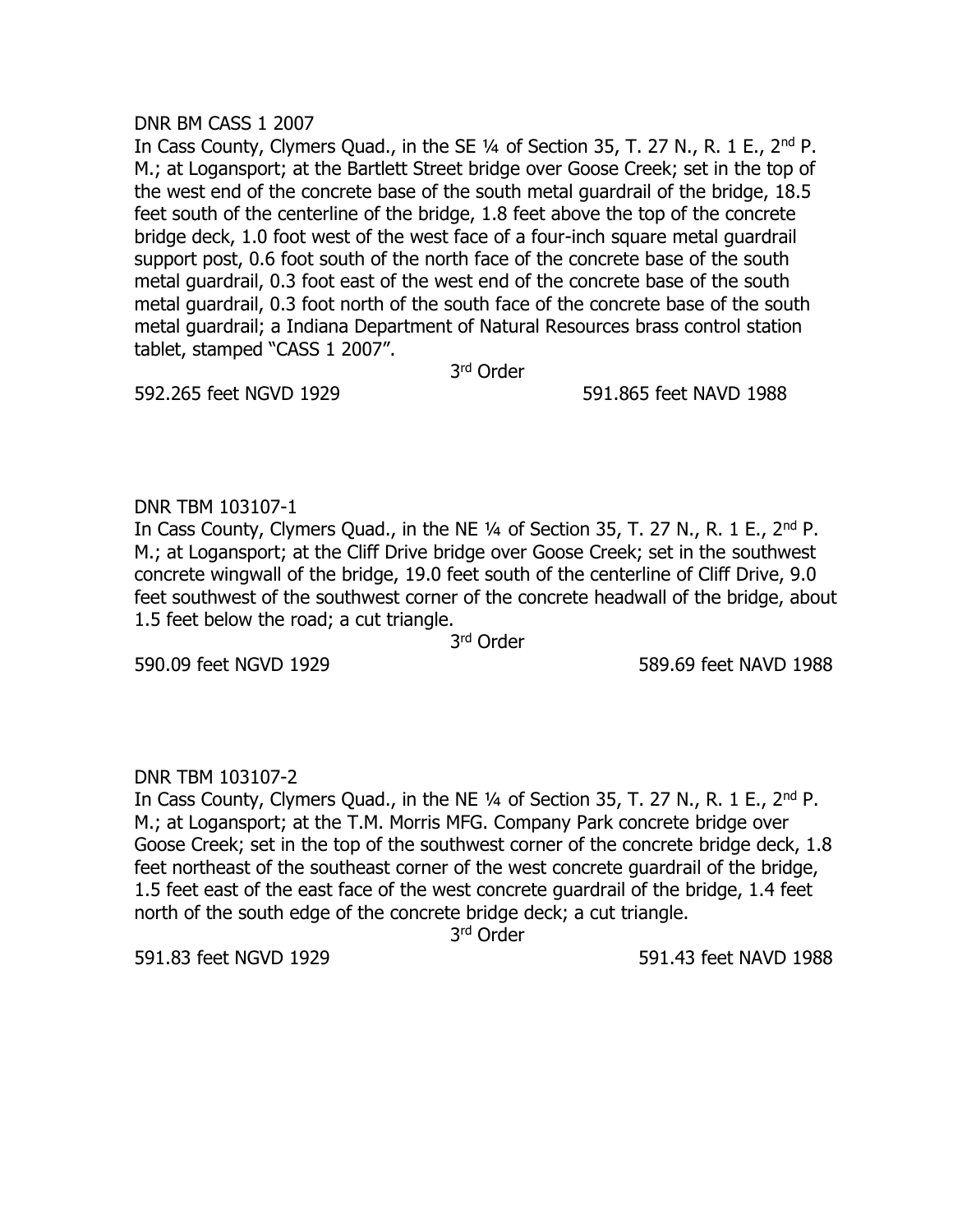#### DNR TBM CASSCO 14

In Cass County, Burrows Quad., in a grant, T. 27 N., R. 1 W., 2<sup>nd</sup> P. M.; about 0.2 miles northwest of Georgetown; at the 150 South Road bridge over Crooked Creek; set in the top of the southeast concrete abutment of the bridge, 13.5 feet southwest of the centerline of the road, 0.7 foot southwest of the southwest face of the concrete bridge deck, 0.5 foot northwest of southeast face of the abutment, 0.5 foot southeast of the northwest face of the abutment, 0.4 foot northeast of the break in slope of the abutment, about level with the top of the bridge deck; a cut triangle. GPS ELEVATION

582.50 feet NAVD 1988

#### DNR TBM CASSCO 13

In Cass County, Lucerne Quad., in the SE 1/4 of Section 26, T. 27 N., R. 1 W., 2<sup>nd</sup> P. M.; about 5.3 miles west of Logansport; at the 50 South Road bridge (Cass County bridge # 74) over Crooked Creek; set on the top of the southwest concrete abutment of the bridge, 14 feet south of the centerline of the road, 5.0 feet west of the east end of the abutment and the expansion joint for the concrete bridge deck, 1.2 feet east of the east face of a concrete bridge monument, 0.6 foot south of the north face of the abutment, 0.5 foot north of the south face of the abutment, level with the top of the concrete bridge deck; a cut triangle.

GPS ELEVATION

601.42 feet NAVD 1988

# IDOT BM CAS L297

In Cass County, Lucerne Quad., in the SE 1/4 of Section 26, T. 27 N., R. 1 W., 2<sup>nd</sup> P. M.; about 5.5 miles west of Logansport; at the U. S. 24 bridge over Crooked Creek; set on the top of the northwest concrete abutment, 21.5 feet north of the centerline of U. S. 24, 1.5 feet north of the north face of the concrete guardrail of the bridge, 0.8 foot east of the west face of the abutment, 0.6 foot south of the north face of the abutment, about level with U. S. 24; a Indiana Department of Transportation BM tablet, stamped "CAS L 297".

GPS ELEVATION

618.74 feet NAVD 1988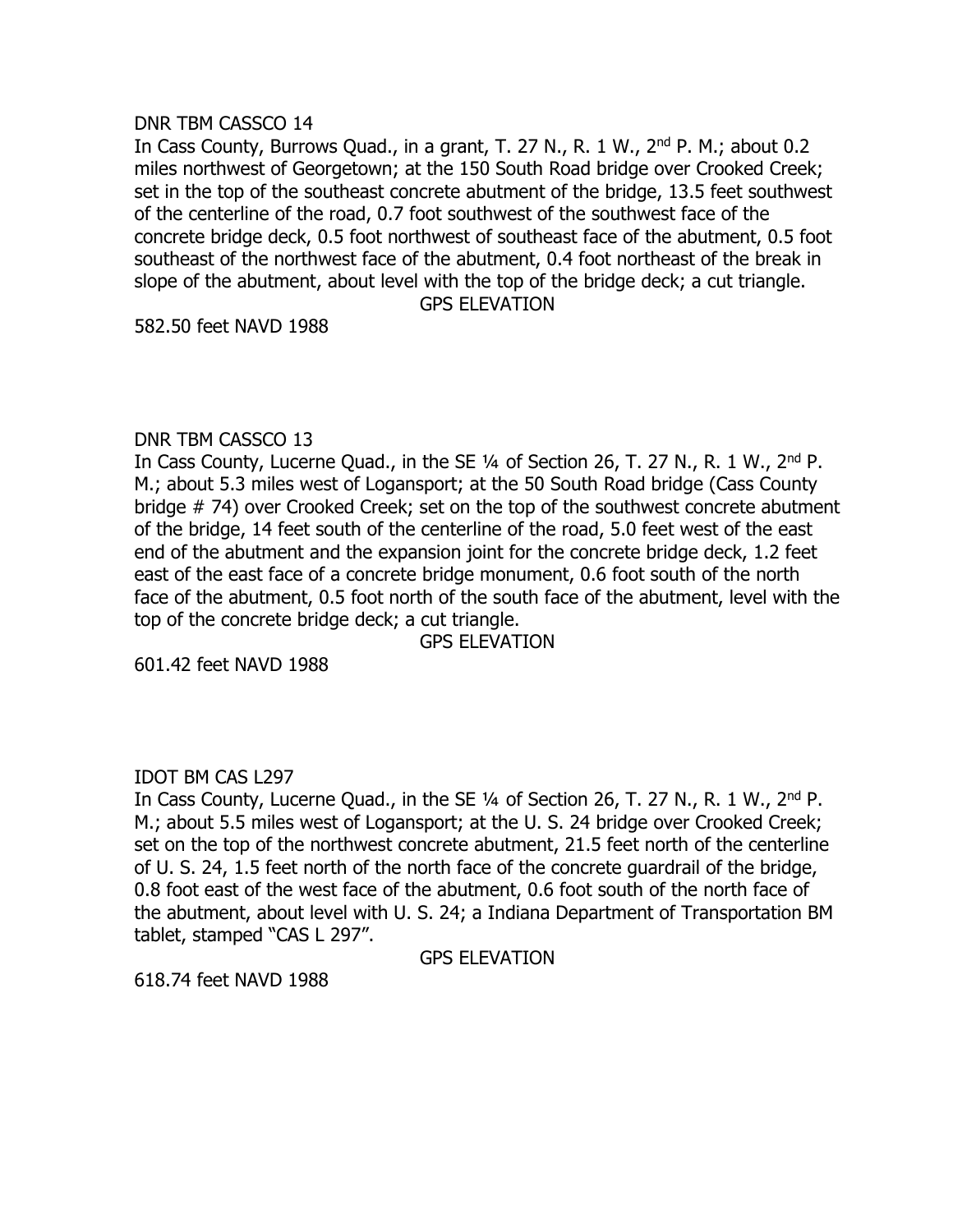#### DNR TBM CASSCO 15

In Cass County, Lucerne Quad., in the SW 1/4 of section 23, T. 27 N., R. 1 W., 2<sup>nd</sup> P. M.; about 5.2 miles west of Logansport; at the 50 North Road twin CMP culverts over Crooked Creek; set on the top of the northeast corner of the east most metal "I" beam support post of the south metal guardrail of the culverts. 14 feet south of the centerline of the road, 1 foot above the road, 1.5 feet west of the east end of the metal guardrail; a cut notch.

GPS ELEVATION

627.33 feet NAVD 1988

# DNR TBM CASSCO 16

In Cass County, Lucerne Quad., in the SW 1/4 of section 14, T. 27 N., R. 1 W., 2<sup>nd</sup> P. M.; about 5.5 miles northwest of Logansport; at the 100 North Road wood bridge over Crooked Creek; set in the top of the north most of two bolt heads in the north end of the east wood bridge seat, 14 feet north of the centerline of the road, 1.0 foot north of the north face of the north wood wheel guard of the bridge, 0.7 foot east of the west face of the bridge seat, 0.3 foot south of the north end of the bridge seat, 0.3 foot west of the east face of the bridge seat, about 0.2 foot below the road; a cut cross.

GPS ELEVATION

635.48 feet NAVD 1988

# DNR TBM ER 2 2008

In Cass County, Twelve Mile Quad, in the SW ¼ sec. 9, T 27 N, R 3 E , 2nd PM. At the 925 East Road Bridge over the Eel River, about 1.0 mile south of Hoover, Indiana. 16.5 feet south of the centerline of the road, 11.5 feet west of the east end of the southeast concrete abutment, 0.6 foot north of the south face and 0.5 foot east of the west end of same abutment, 0.1 foot below the road, a chiseled triangle in top of the southeast concrete abutment.

3<sup>rd</sup> order elevation

660.820 feet NGVD 1929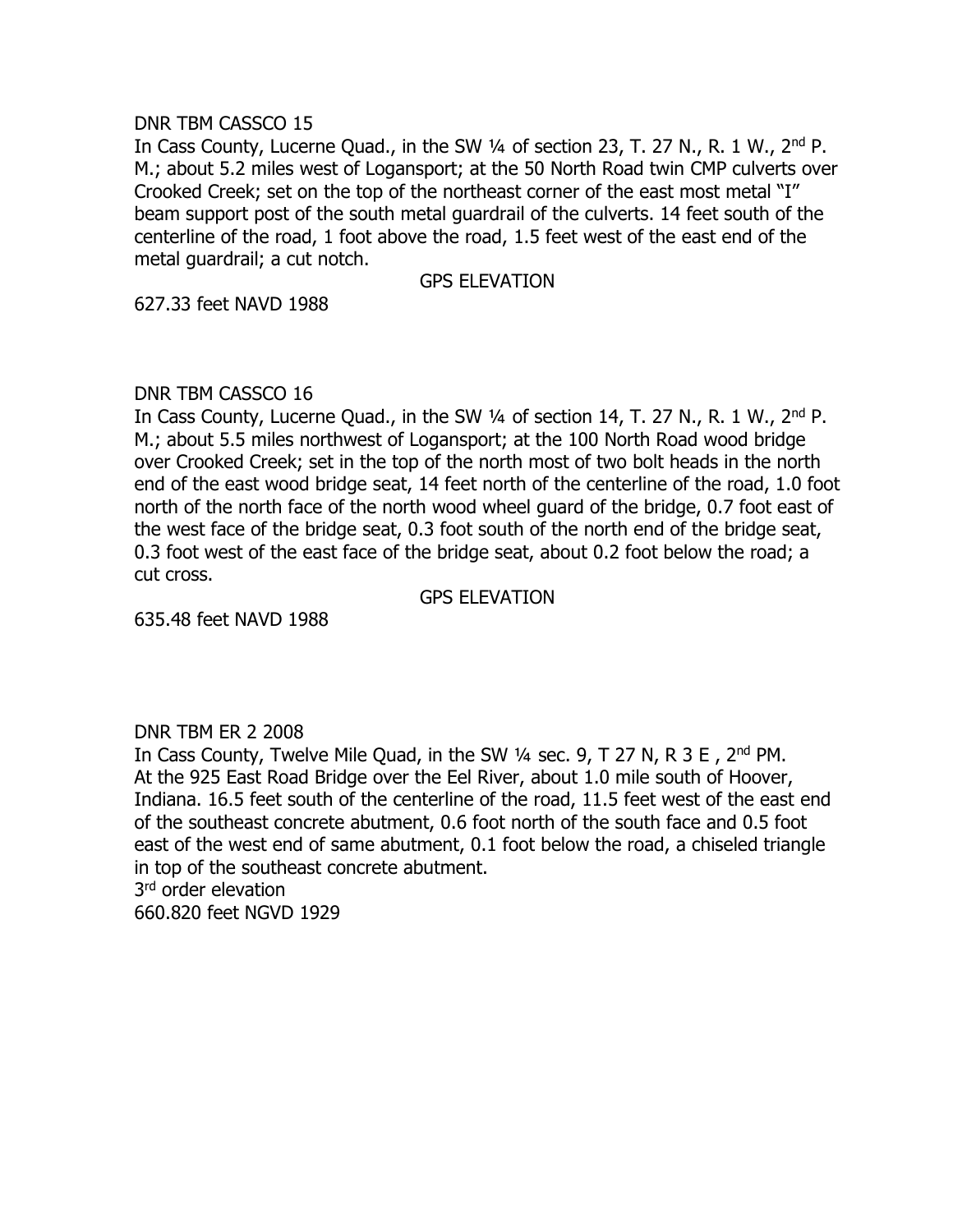#### DNR TBM ER 3 2008

In Cass County, Twelve Mile Quad, in the SE ¼ sec. 7, T 27 N, R 3 E , 2nd PM. At the intersection of 800 East and 200 North Roads, 1.6 mile southwest of Hoover, Indiana. 37.0 feet south of the extended centerline of 200 North Road, 12.0 feet west southwest of the centerline of 800 East Road, 38.7 feet west northwest of the road sign post, 0.3 foot above the road, a chiseled triangle in the top of a 1 foot by 1.5 foot rock on edge of road. GPS Elevation 644.50 feet NGVD 1929

#### DNR TBM ER 4 2008

In Cass County, Logansport Quad, in the SW 1/4 sec. 12, T 27 N, R 2 E, 2<sup>nd</sup> PM. At the Old Town Battle Memorial site about 3.5 miles northeast of the east side of Logansport, 21.0 feet south of the centerline of the road, 47.0 feet southwest of the southwest corner of the memorial stone, 1.5 foot above the ground, a railroad spike through an aluminum tag in the north side of a powerpole (no number ) and stamped "ER 4 2008". GPS Elevation 640.69 feet NGVD 1929

#### DNR TBM ER 5 2008

In Cass County, Logansport Quad, T 27 N, R 2 E, 2<sup>nd</sup> PM. At the 150 North Road Bridge over the Eel River about 2.0 miles northeast of the east side of Logansport, 19.3 feet south of the centerline of the road, 0.7 foot east of the west face and 0.9 foot south of the north face of the southeast concrete wingwall, a chiseled triangle level with the road.

GPS elevation 644.94 feet NGVD 1929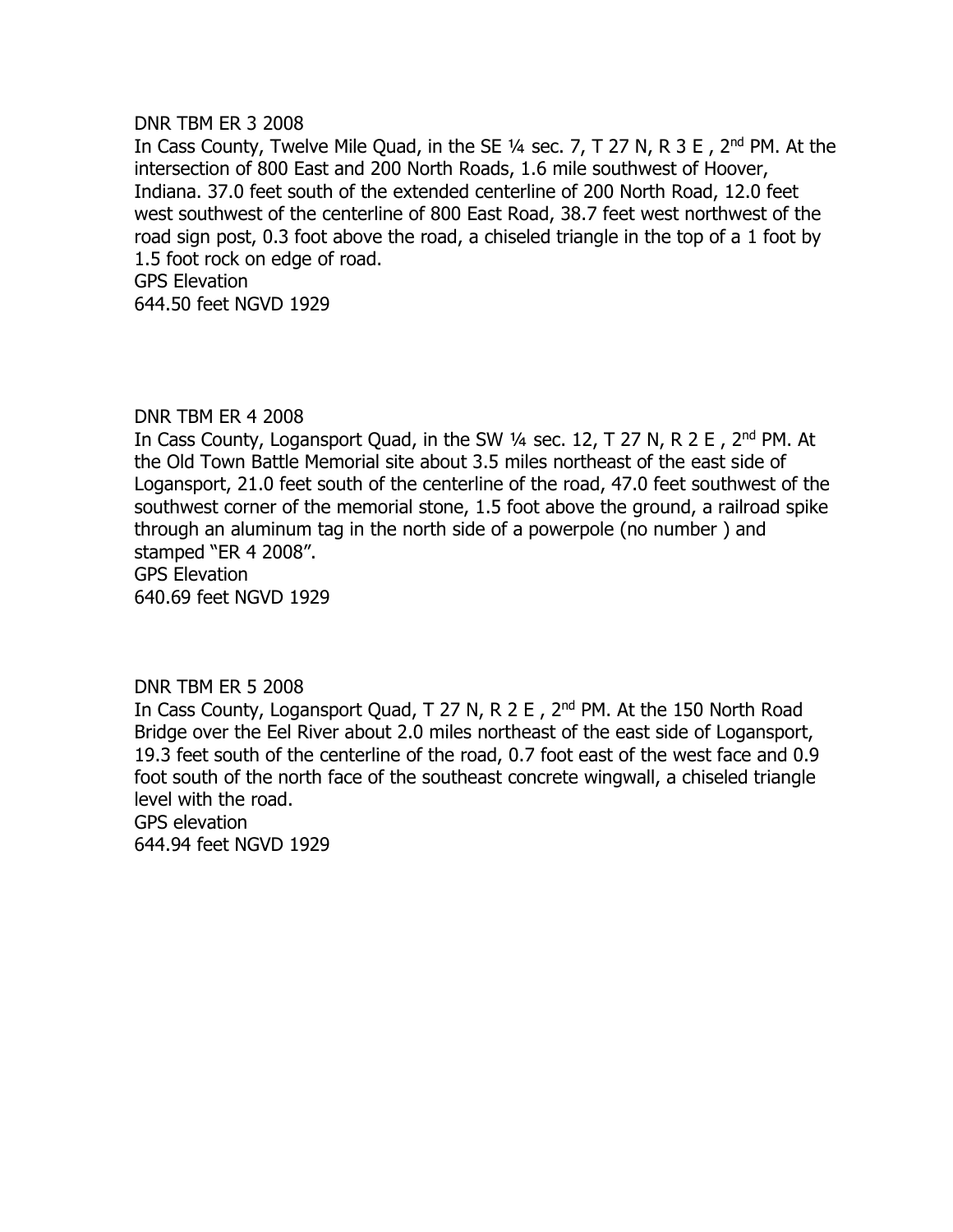#### DNR TBM ER 9 2008

In Cass County, Logansport Quad, in the S 1/2 sec. 22, T 27 N, R 2 E, 2<sup>nd</sup> PM. At the 450 East Road Bridge over the Eel River about 2.0 miles east of the east side of Logansport. 16.0 feet east of the centerline of the road, 0.8 foot south of the north face of the northeast concrete abutment, 0.6 foot west of the abutment joint and level with the road, a chiseled triangle. GPS Elevation 632.57 feet NGVD 1929

#### DNR TBM ER 10 2008

In Cass County, Logansport Quad, in the S  $1/2$  sec. 25, T 27 N, R 1 E, 2<sup>nd</sup> PM. At the SR 17 Bridge over the Eel River in Logansport, 23.5 feet east of the centerline of the road, 11.9 feet northwest of the northwest corner of building, 12.4 feet southwest of the southeast corner of new concrete guardrail, 0.5 foot above the concrete sidewalk, a filed cross in top of anchor bolt for light pole at southeast corner of bridge.

GPS Elevation 600.15 feet NGVD 1929

# DNR TBM ER 6 2008

In Cass County, Logansport Quad, in the NE 1/4 sec. 29, T 27 N, R 2 E, 2<sup>nd</sup> PM. At the pavilion in Spencer Park on the east side of Logansport. 16.3 feet southwest of the southeast corner of the pavilion, 12.0 feet west of the edge of the gravel parking lot, 62.0 feet north of a light pole, 1.0 foot north of the water fountain, level with the ground, a chiseled triangle in the concrete base for the drinking water fountain.

3<sup>rd</sup> order elevation 615.070 feet NGVD 1929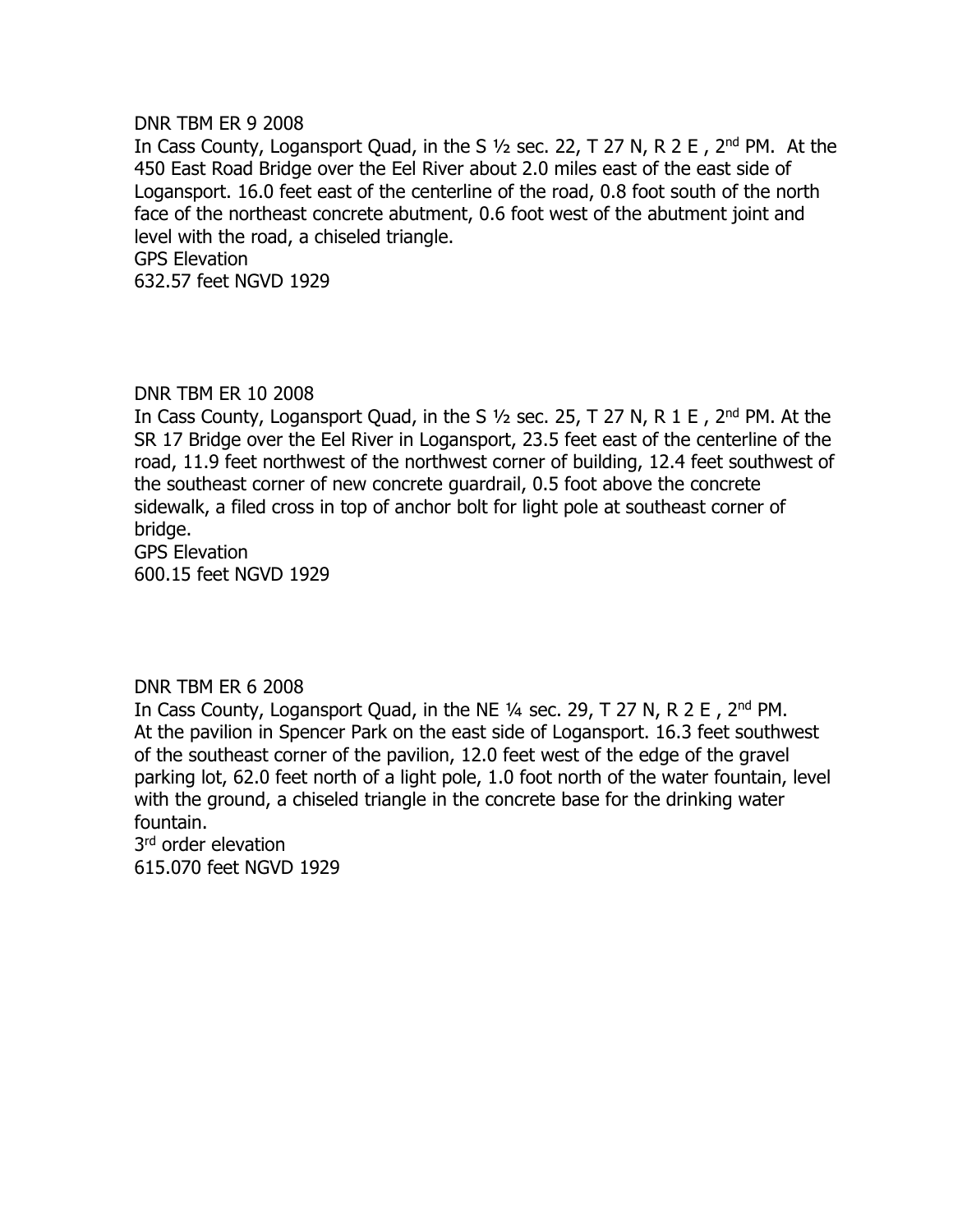#### DNR TBM ER 7 2008

In Cass County, Logansport Quad, in the NW 1/4 sec. 29, T 27 N, R 2 E, 2<sup>nd</sup> PM. At the 200 East Road Bridge over the Eel River on the northeast side of Logansport. 22.0 feet east of the centerline of the road, 6.6 feet north of the south end and 0.5 foot west of the east face of the southeast concrete abutment, 0.5 foot east of the east face of the concrete guardrail, 0.6 foot above the road, a chiseled triangle. GPS Elevation

619.86 feet NGVD 1929

#### DNR TBM ER 8 2008

In Cass County, Logansport Quad, in the NE 1/4 sec. 25, T 27 N, R 1 E, 2nd PM. At Riverside Park on the north side of Logansport. 56.5 feet east of the east most corner of the announcer's building for the softball field, 18.5 feet south of the centerline of the park road, 1.6 foot above the ground, a railroad spike through an aluminum tag in the north side of powerpole # 08KNE090 on the north side of the softball field.

GPS Elevation 607.48 feet NGVD 1929

#### IDOT BM CASS L743

In Cass County, Logansport Quad, in the S  $1/2$  sec. 25, T 27 N, R 1 E, 2<sup>nd</sup> PM. At the SR 25 Bridge over the Eel River in Logansport. 33.0 feet east of the centerline of SR 25, 3.3 feet north of the south face , 0.9 foot west of the east face and 0.7 foot south of the north face of the southeast concrete abutment, 0.7 foot above the concrete sidewalk, a standard tablet stamped " Cass L743 ". GPS Elevation 605.64 feet NGVD 1929

#### IDOH BM CASS L654

In Cass County, Logansport Quad, in the S  $\frac{1}{2}$  sec. 25, T 27 N, R 1 E, 2<sup>nd</sup> PM. At the US 24 Bridge over the Eel River in Logansport. 7.3 feet north of the edge of the concrete curb, 0.4 foot south of the north face of the concrete sidewalk, 0.6 foot east of the light pole # 08KSW735, a standard tablet set in the top of the sidewalk at the northwest corner of the bridge and stamped " Cass L654 ". GPS Elevation 600.82 feet NGVD 1929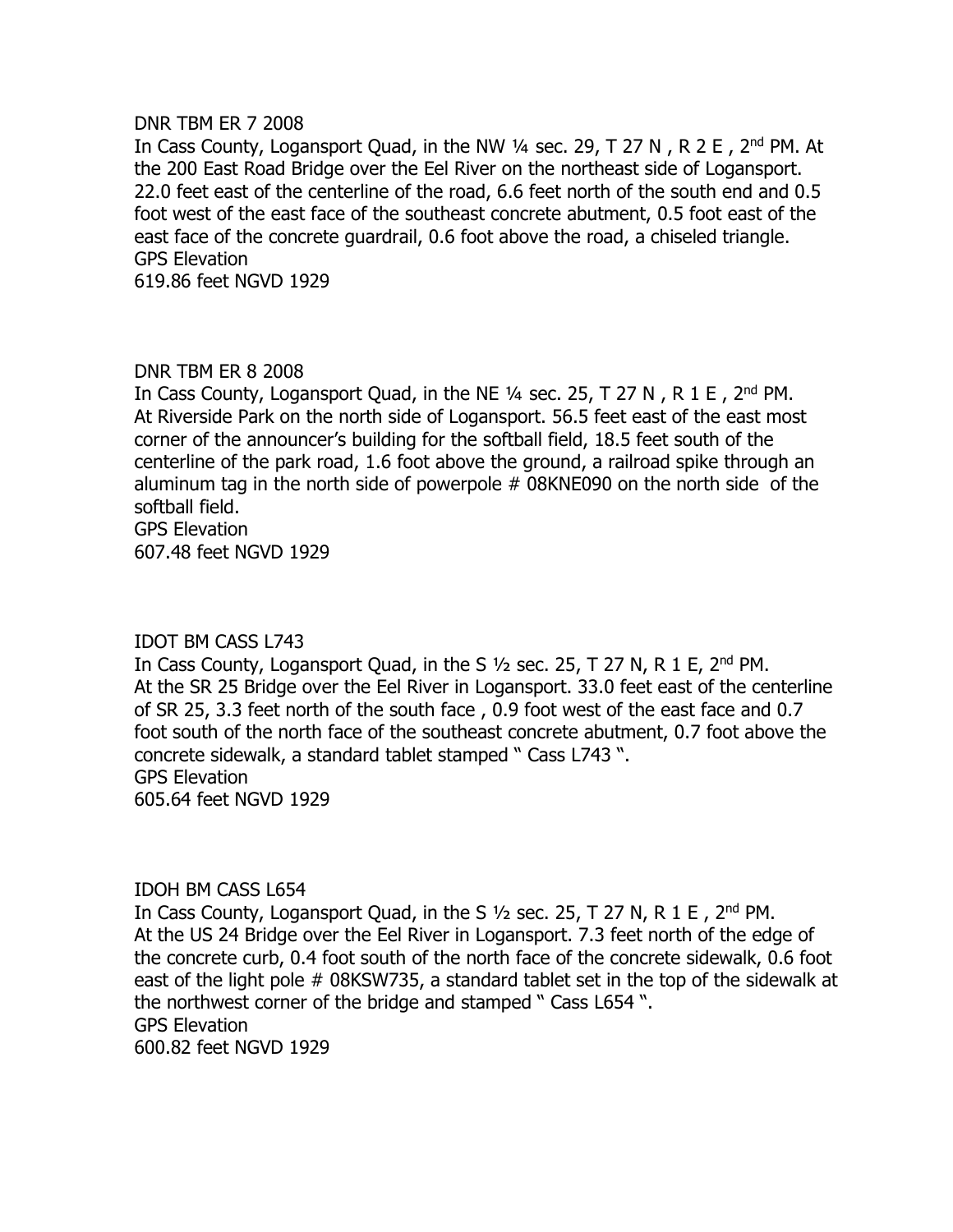#### IDNR TBM SFDC 17 2016

In Cass County, Galveston Quad., in the NE 1/4 of Sec. 34, T. 25 N., R. 3 E., 2<sup>nd</sup> P.M.; at the CR 1100 E Bridge over S. Fork Deer Creek; about 1 mile east from the town of Galveston on Cass/Miami County line; set at right downstream corner of bridge at the right end of downstream wood curb; 13.0 feet downstream from centerline of CR 1100 E; 0.3 feet streamward from landward end of wood curb; 0.4 feet upstream from downstream face of wood curb; 0.8 feet above road asphalt; 2.1 feet below top of wood rail; a "filed X" on top of anchor bolt; IDNR SFDC 17 2016.

G.P.S. Elevation

790.83 feet NAVD 1988 INCORS 2011 GEOID 12A 791.23 feet NGVD 1988 INCORS 2011 GEOID 12A

# IDNR TBM SFDC 18 2016

In Cass County, Galveston Quad., in the NW ¼ of Sec. 34, T. 25 N., R. 3 E., 2nd P.M.; at the CR 1300 S CMP's over S. Fork Deer Creek; in the town of Galveston about 0.4 miles east from the south end of Lincoln Street; set at upstream metal guard rail post; 4th metal post from right end of metal rail; 14.5 feet upstream from centerline of CR 1300 S; 6.3 feet streamward – downstream from the upstream end of the right-most CMP; 1.9 feet above asphalt; 3 "filed" lines on top of the right downstream corner of metal rail post; IDNR TBM SFDC 18 2016. G.P.S. Elevation

781.44 feet NAVD 1988 INCORS 2011 GEOID 12A 781.84 feet NGVD 1988 INCORS 2011 GEOID 12A

IDOT BM CASS L 811

In Cass County, Galveston Quad., in the SW  $\frac{1}{4}$  of Sec. 27, T. 25 N., R. 3 E., 2<sup>nd</sup> P.M.; at the SR 18 Bridge over S. Fork Deer Creek; on the east side of the town of Galveston; approx. 0.2 miles east of Lincoln Street along SR 18; set at the left downstream corner of bridge on top of concrete guard rail; 20.1 feet downstream from centerline of SR 18; 2.2 feet streamward from the left end of the downstream concrete guard rail; 0.4 feet upstream from the downstream face of concrete guard rail; 2.8 feet above concrete road surface; an IDOT BM tablet stamped, "CASS L811." G.P.S. Elevation

784.41 feet NAVD 1988 INCORS 2011 GEOID 12A 784.81 feet NGVD 1988 INCORS 2011 GEOID 12A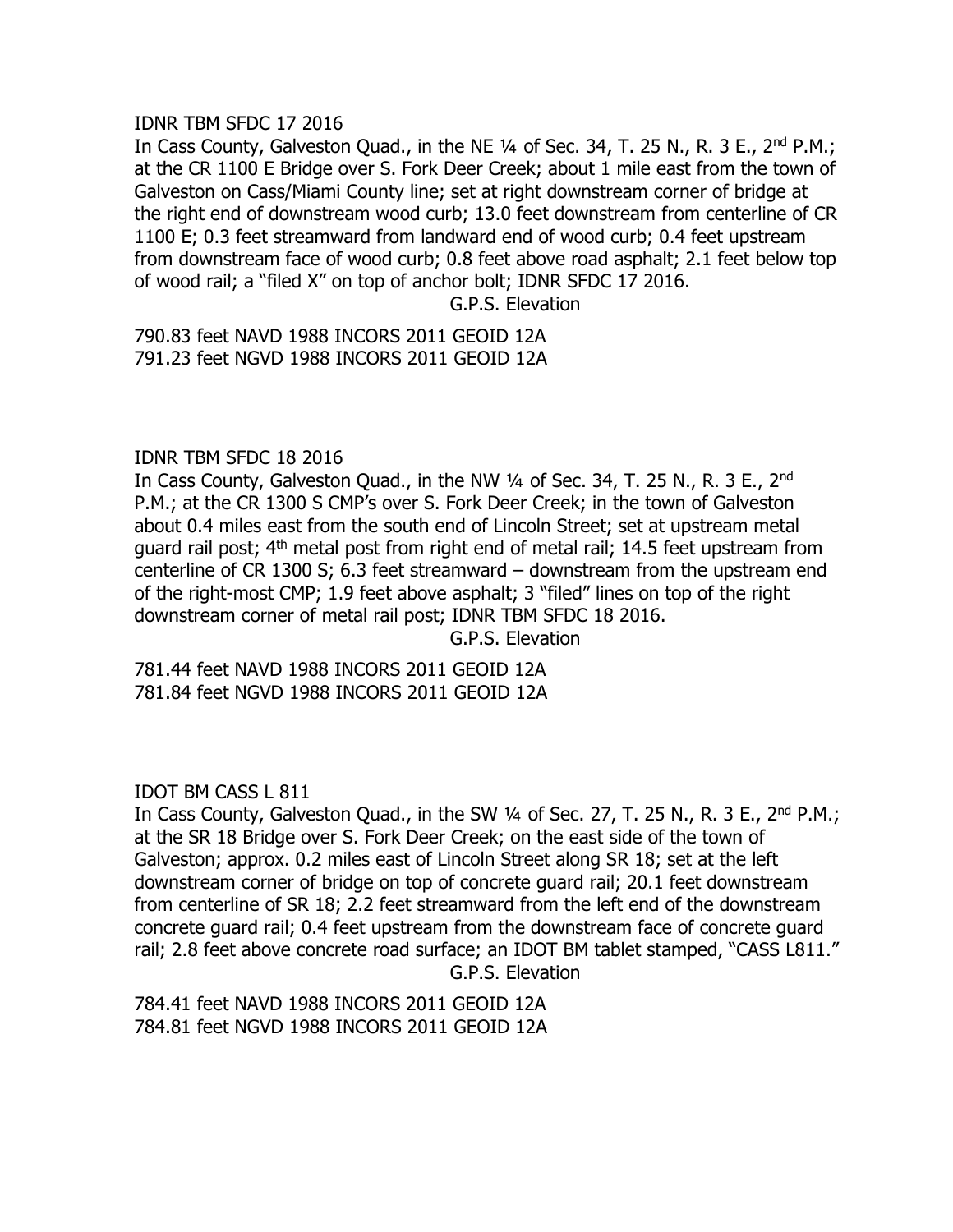#### IDNR TBM SFDC 19 2016

In Cass County, Galveston Quad., in the SW 1/4 of Sec. 27, T. 25 N., R. 3 E., 2<sup>nd</sup> P.M.; at the CR 1000 E CMP's (5 total) over S. Fork Deer Creek; in the town of Galveston; about 0.25 miles north of the intersection of CR 1000 E & SR 18; set at downstream end of the middle CMP on top of lip; 25.8 feet downstream from the centerline of CR 1000 E; 10.2 feet downstream from the metal guard rail; 39.2 feet downstream from the upstream metal guard rail;  $\pm 2.0$  feet below surface of road; "3 filed lines" on top of center of CMP at downstream end; IDNR SFDC 19 2016.

G.P.S. Elevation

775.64 feet NAVD 1988 INCORS 2011 GEOID 12A 776.04 feet NGVD 1988 INCORS 2011 GEOID 12A

# IDNR TBM SFDC 20 2016

In Cass County, Galveston Quad., in the SE 1/4 of Sec. 28, T. 25 N., R. 3 E., 2<sup>nd</sup> P.M.; at the Railroad Bridge over S. Fork Deer Creek on the north side of Galveston; about 750' north of the intersection of railroad tracks & North Street; set near vicinity of left upstream corner of bridge; set on top of cut metal post; 4.6 feet upstream of upstream edge of the upstream railroad tracks; 2.2 feet landward from the landward end of 12"x12" wood post at left end of bridge; ±3.2 feet below top of metal guard rail; "2 filed lines" on top of cut metal post; IDNR TBM SFDC 20 2016.

G.P.S. Elevation

796.53 feet NAVD 1988 INCORS 2011 GEOID 12A 796.93 feet NGVD 1988 INCORS 2011 GEOID 12A

SHCI BM CASS L412

In Cass County, Galveston Quad., in the SE 1/4 of Sec. 28, T. 25 N., R. 3 E., 2<sup>nd</sup> P.M.; at the US Highway 35 Bridge over S. Fork Deer Creek; on the north side of the town of Galveston; about 0.15 miles north of SR 18/Jackson Street along US Highway 35; set at right upstream concrete abutment; 24.1 feet upstream from centerline of US Highway 35; 0.9 feet landward from streamward end of concrete abutment; 0.5 feet upstream from the upstream face of concrete curb/bridge; 0.5 feet downstream from upstream face of concrete abutment; 0.9 feet below top of concrete curb; a SHCI tablet stamped, "CASS L 412."

G.P.S. Elevation

782.20 feet NAVD 1988 INCORS 2011 GEOID 12A 782.60 feet NGVD 1988 INCORS 2011 GEOID 12A